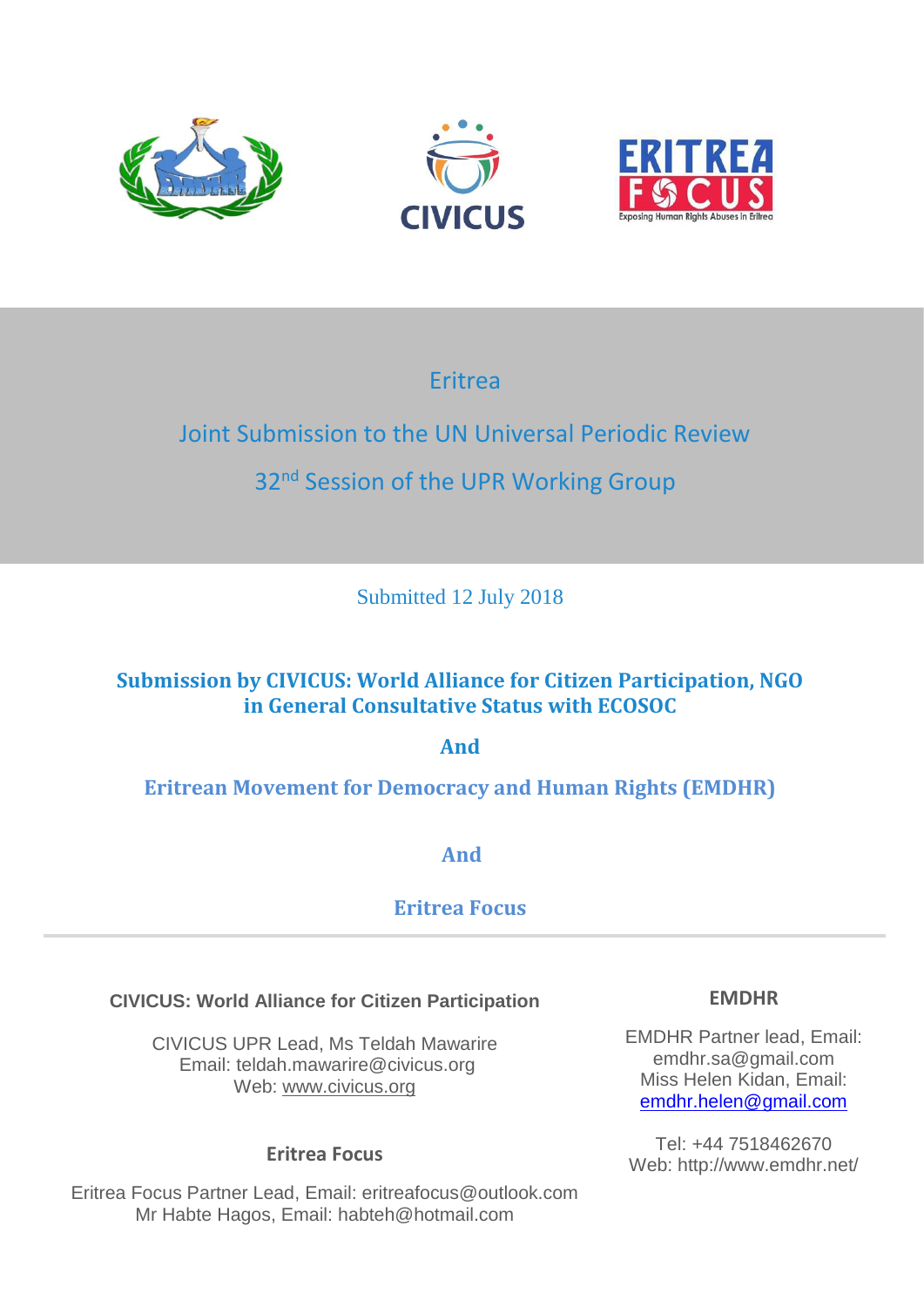#### **1. Introduction**

- **1.1** CIVICUS is a global alliance of civil society organisations (CSOs) and activists dedicated to strengthening citizen action and civil society around the world. Founded in 1993, CIVICIUS has members in more than 170 countries throughout the world.
- **1.2** The Eritrean Movement for Democracy and Human Rights (EMDHR) is an independent and membership-based CSOs dedicated to promoting human rights, democratic values and principles in all spheres of Eritrean society. EMDHR was founded in 2003 and its programmes are aimed at Eritreans inside the country who lack all forms of liberties. EMDHR also assists CSOs, activists and refugee organisations who are outside Eritrea.
- **1.3** Eritrea Focus is an association of CSOs, human rights organisations, exile and refugee groups and individuals concerned with the gross abuses of human rights in Eritrea. It is an open and inclusive organisation that welcomes members from all sections of Eritrean communities, both at home and in the diaspora, as well non-Eritreans who are concerned with the dictatorship and the complete absence of rule of law in Eritrea.
- **1.4** In this document, CIVICUS, EMDHR and Eritrea Focus examine the Government of Eritrea's compliance with its international human rights obligations to create and maintain a safe and enabling environment for civil society. Specifically, we analyse its fulfilment of the rights to the freedoms of association, peaceful assembly and expression and unwarranted restrictions on human rights defenders (HRDs) since its previous UPR examination in 2014. To this end, we assess Eritrea's implementation of recommendations received during the 2nd UPR cycle relating to these issues and provide a number of specific, action-orientated follow-up recommendations.
- **1.5** During the 2<sup>nd</sup> UPR cycle, the Government of Eritrea received 48 recommendations relating to civic space and HRDs. Of these recommendations, 18 were accepted and 30 were noted. <sup>1</sup> However, an evaluation of a range of legal sources and human rights documentation addressed in subsequent sections of this submission demonstrate that the government of Eritrea has not fully implemented all recommendations relating to civic space, with only two having been partially implemented and 46 not implemented at all. The government has persistently failed to address unwarranted restrictions on civic space since its first UPR examination.

<sup>1</sup> Eritrea Country Database, UPR-Info[, https://www.upr-info.org/database.](https://www.upr-info.org/database/)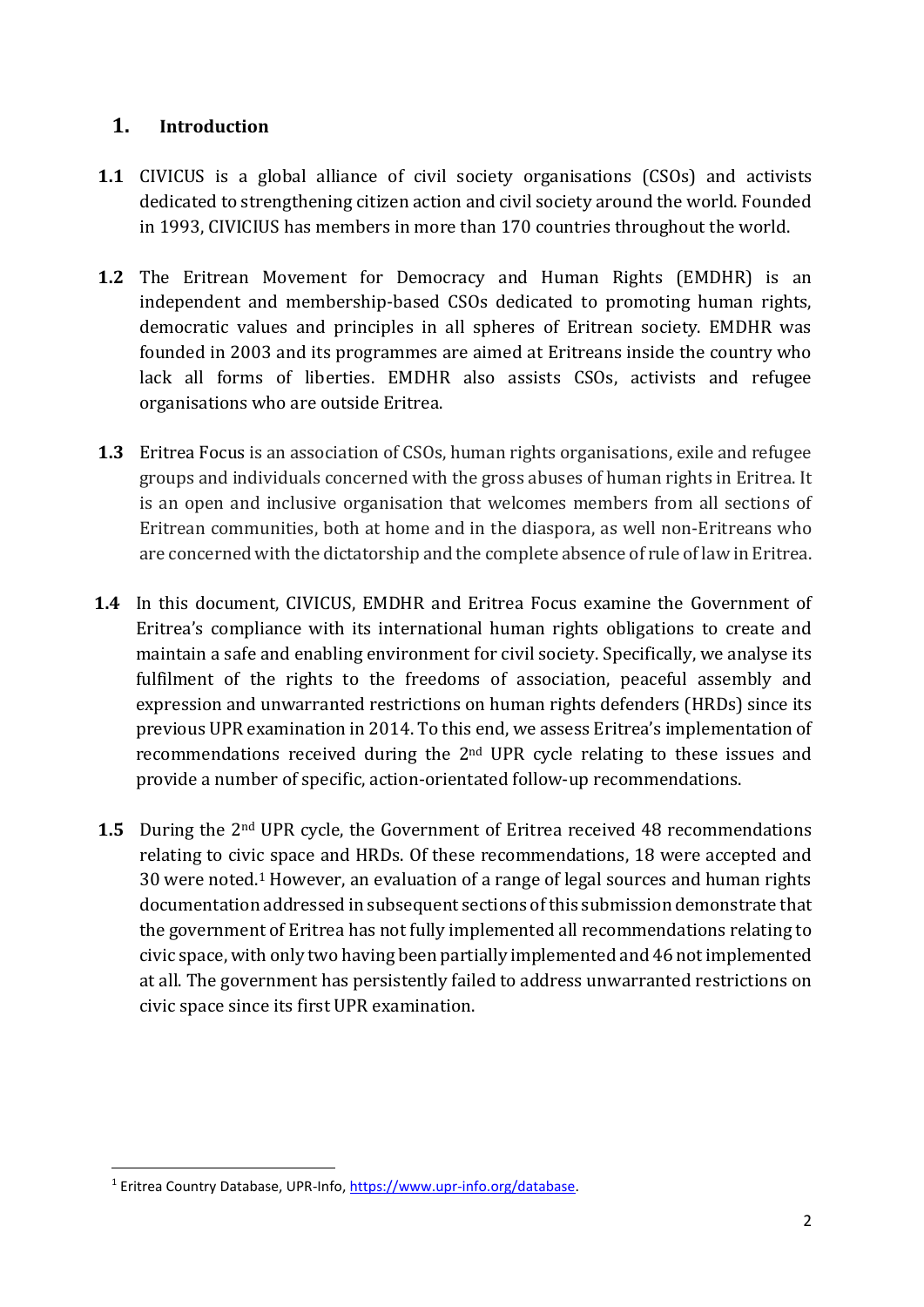- **1.6** CIVICUS, EMDHR and Eritrea Focus are concerned that as substantiated by the findings of the Special Rapporteur on Eritrea and UN Commission of Inquiry on Eritrea, crimes against humanity have been committed in Eritrea since 1991, including arbitrary arrest and incommunicado detention, enforced disappearance and torture of citizens and activists.<sup>2</sup> In the absence of an independent judiciary, the perpetrators of these crimes enjoy utmost impunity. The situation forces many Eritreans to flee the country or engage in self-censorship. With no recourse for justice most Eritreans at home live in fear as in most cases they do not really know what the government defines as defiance.
- **1.7** As in the last cycle in 2013, CIVICUS, EMDHR and Eritrea Focus are deeply alarmed by Eritrea's persistent and violent suppression of basic freedoms for civil society. In almost all instances the Eritrean Government remains responsible for the gross violations committed against human rights activists, journalists and citizens who dare to speak out against the state. The actions of the government affect every aspect of the lives of Eritreans and the environment is heavily dominated by propaganda from state media.
- **1.8** The authors are further concerned about the fact that the Eritrean government engages selectively with its international human rights commitments, the Human Rights Council and Special Procedures. For example, it did not participate in the Enhanced Dialogue on 12 March 2018 and has not responded to requests from seven thematic mandates that have requested a visit over a period of 17 years.<sup>3</sup> It also did not collaborate with the former Special Rapporteur on Eritrea and the Commission of Inquiry on Eritrea created by the Human Rights Council in 2016.<sup>4</sup> The implications for this are that in the absence of an independent judiciary there are no other mechanisms to which the government has committed that can hold it accountable for its actions against its citizens. This leads to the high levels of impunity enjoyed by state actors.
- **1.9** As a result of these restrictions, civic space in Eritrea is currently rated as 'closed' by the CIVICUS Monitor, indicating a widespread and systematic denial of fundamental freedoms.<sup>5</sup>
	- In Section 2 of this submission, CIVICUS, EMDHR and Eritrea Focus examine concerns relating to freedoms of association and peaceful assembly.

<sup>&</sup>lt;sup>2</sup> 'Situation of human rights in Eritrea', 2018 Report of Special Rapporteur on Eritrea, 4 July 2018, [http://ap.ohchr.org/documents/dpage\\_e.aspx?m=201.](http://ap.ohchr.org/documents/dpage_e.aspx?m=201)

<sup>&</sup>lt;sup>3</sup> 'Statement by Ms. Sheila B. Keetharuth, Special Rapporteur on the situation of human rights in Eritrea at the 38<sup>th</sup> session of the Human Rights Council', Office of the UN High Commissioner for Human Rights (OHCHR), 26 June 2018, [https://www.ohchr.org/EN/NewsEvents/Pages/DisplayNews.aspx?NewsID=23272&LangID=E.](https://www.ohchr.org/EN/NewsEvents/Pages/DisplayNews.aspx?NewsID=23272&LangID=E) <sup>4</sup> 2018 Report of Special Rapporteur on Eritrea, op. cit.

<sup>&</sup>lt;sup>5</sup> 'CIVICUS Monitor: Eritrea', [https://monitor.civicus.org/country/eritrea.](https://monitor.civicus.org/country/yemen/) Rating correct as of 12 July 2018.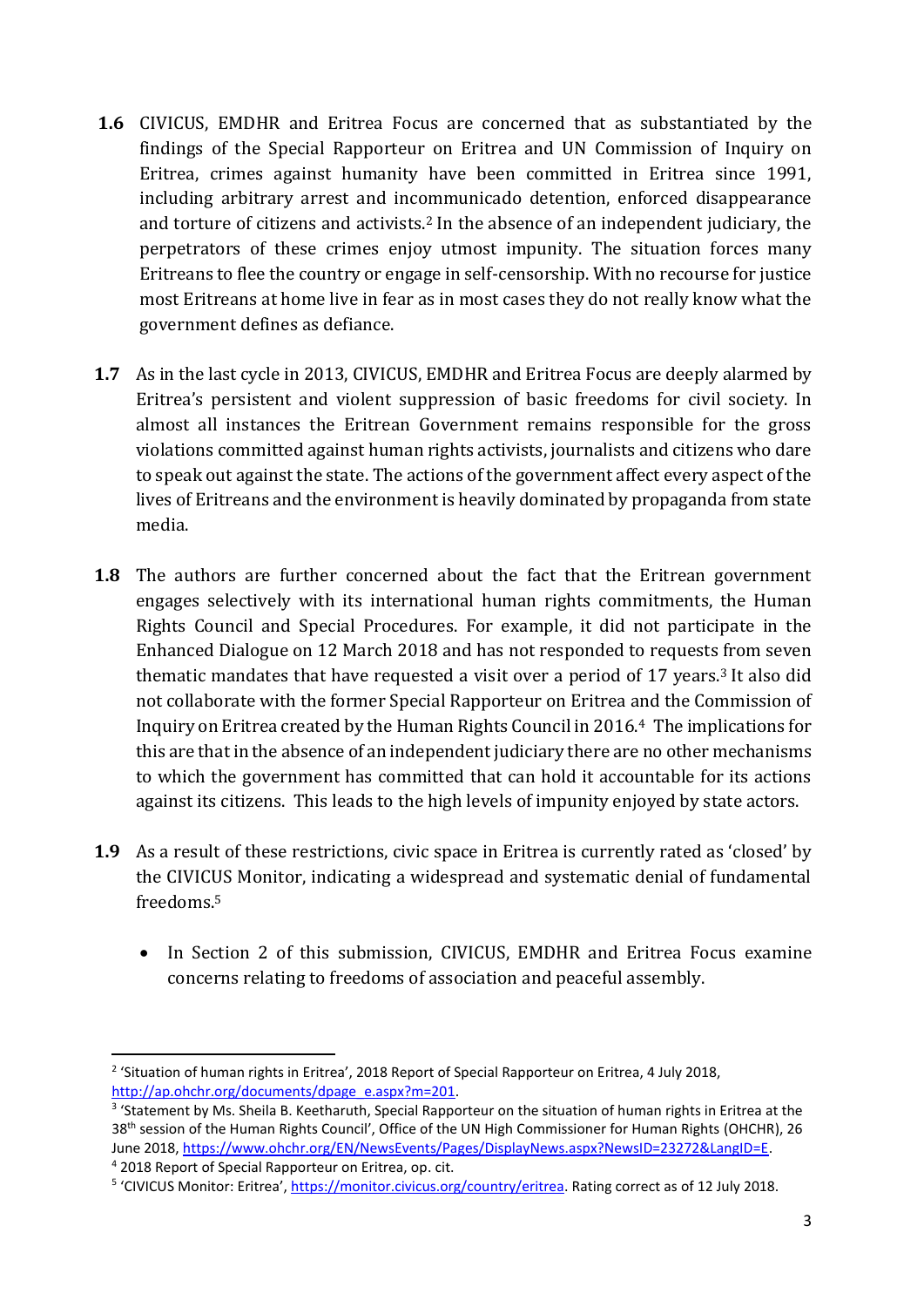- In Section 3, CIVICUS, EMDHR and Eritrea Focus examine concerns relating to harassment, intimidation, disappearance and attacks against HRDs, civil society activists and journalists.
- In Section 4, CIVICUS, EMDHR and Eritrea Focus examine concerns relating to the freedom of expression, media freedom, media independence and access to information.
- Section 5 contains a number of recommendations to address the concerns to address the concerns raised and to advance implementation of recommendations under the 3rd cycle.
- An annex of implementation of  $2<sup>nd</sup>$  cycle UPR recommendations related to civic space.

#### **2. Freedom of association and peaceful assembly**

- **2.1** During Eritrea's examination under the 2<sup>nd</sup> UPR cycle, the government received 13 recommendations on the right to the freedoms of association and peaceful assembly and creating an enabling environment for CSOs. Among other recommendations, the government committed to "guarantee the right to freedom of expression, opinion, conscience and religion or belief as well as the right to peaceful assembly and the right to freedom of association" and "respect and promote the right to freedom of association." <sup>6</sup> Of the recommendations received, the government accepted six and noted seven. However, as evidenced below, the government has failed to take adequate measures to realise these 13 recommendations, and has implemented none.
- **2.2** Eritrea's 1997 Constitution (Article 19)<sup>7</sup> guarantees the right to the freedom of association. Article 18 guarantees the right to the freedom of peaceful assembly, noting that "All persons shall have the right to assemble and to demonstrate together with others peaceably." Moreover, article 22 of the International Covenant on Civil and Political Rights (ICCPR), to which Eritrea has acceded, also guarantees the freedom of association. However, despite these commitments, the Constitution is not in operation as the government refused to implement it.<sup>8</sup> With no Constitution in place, Eritrea is governed by fear and the civilian population are terrorised and have no redress for crimes committed. The government rules by decree and there are no independent mechanisms or processes through which citizens can voice their grievances on issues affecting them.
- **2.3** The 2005 Proclamation Determining the Administration of Non-Governmental Organisations censors CSOs heavily, imposes onerous reporting guidelines and

<sup>6</sup> UPR-Info, op. cit.

<sup>7</sup> Eritrea Constitution, International Centre for Not-for-Profit Law,

[http://www.icnl.org/research/library/files/Eritrea/Const.pdf.](http://www.icnl.org/research/library/files/Eritrea/Const.pdf)

<sup>8</sup> 'The Status and fate of Eritrea's Constitution', African Human Rights Law Journal, 2008, [http://www.scielo.org.za/scielo.php?script=sci\\_arttext&pid=S1996-20962008000100007.](http://www.scielo.org.za/scielo.php?script=sci_arttext&pid=S1996-20962008000100007)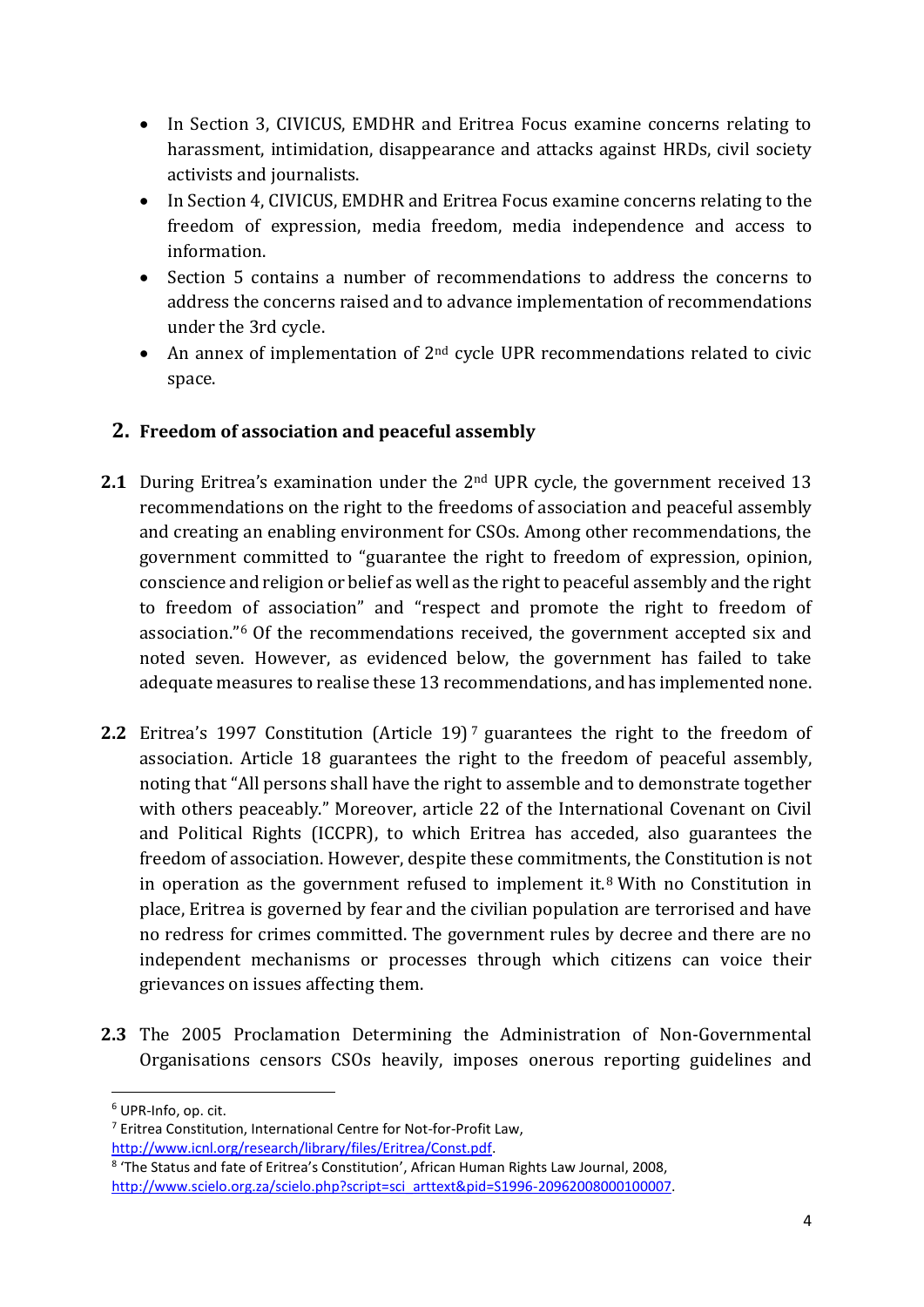empowers the authorities to exert control over the activities of CSOs.<sup>9</sup> The Proclamation states that CSOs that wish to carry out activities in Eritrea must apply to the Ministry of Labour and Human Welfare. It notes that the upon the receipt of applications, the Ministry will inform applicants about the outcome within a period of 30 days. In practice, however, independent CSOs are not allowed to operate in Eritrea as the Ministry has failed to process applications of those that do not support the actions of the government. Article 3 of the Proclamation empowers the Ministry to approve and coordinate activities that are funded and implemented by CSOs. In addition, Article 7 states that "the activities of NGOs shall be limited to relief and humanitarian works."<sup>10</sup> The Proclamation requires CSOs that seek to engage in relief and rehabilitation work to prove that they have deposited US\$1 million or its equivalent in another convertible currency before they can start work. <sup>11</sup> The prescription for international CSOs is US\$2 million. Because of this, all independent CSOs operate from abroad, run by Eritreans in exile.

- **2.4** The Labour Proclamation No 118/2001 of 2001 guarantees the rights of citizens, employers and employees to form associations and participate in their activities. The Proclamation states that no measures shall be taken by the authorities to refuse or cancel the registration of an association in accordance with Article 94 to 97 of the Proclamation. The Proclamation states that a minimum of 20 persons are needed to form an association, and approval must be given by the Ministry of Labour and Human Welfare. <sup>12</sup> In addition, associations are not allowed in professions that the government classifies as providing essential services, such as the military and the police. In practice however, there are no independent associations and unions in Eritrea. Student and teachers' unions that existed were closed as part of the crackdown in 2001. The only union that is functional is the National Confederation of Eritrean Workers, which is controlled by the state. <sup>13</sup> Workers have no rights to assemble peacefully and independent associations or unions by workers are not allowed. The Commission of Inquiry noted that the fact that independent unions are not allowed operate in Eritrea means individuals do not have access to any mechanisms that enable them to participate in the conduct of issues affecting them.<sup>14</sup>
- **2.5** In May 2002 the government banned all unregistered religious activity, making it illegal for Eritreans to exercise their right of association and religious freedom outside

<sup>&</sup>lt;sup>9</sup> 'Eritrea: Proclamation No 145/2005 of 2005, Non-governmental Organization Administration Proclamation', UN Refugee Agency, [http://www.refworld.org/docid/493507c92.html.](http://www.refworld.org/docid/493507c92.html)

 $10$  Ibid.

 $11$  Ibid.

<sup>&</sup>lt;sup>12</sup> 'Eritrea: Labour Proclamation No 118/2001 of 2001, UN Refugee Agency, [http://www.refworld.org/docid/4d4a9e192.html.](http://www.refworld.org/docid/4d4a9e192.html)

<sup>&</sup>lt;sup>13</sup> 'Freedom in the World Report: Eritrea', Freedom House, 2018, [https://freedomhouse.org/report/freedom](https://freedomhouse.org/report/freedom-world/2018/eritrea)[world/2018/eritrea.](https://freedomhouse.org/report/freedom-world/2018/eritrea)

<sup>&</sup>lt;sup>14</sup> Report of the Commission of Inquiry on human rights in Eritrea, June 2015, [https://documents-dds](https://documents-dds-ny.un.org/doc/UNDOC/GEN/G15/114/50/PDF/G1511450.pdf?OpenElement)[ny.un.org/doc/UNDOC/GEN/G15/114/50/PDF/G1511450.pdf?OpenElement.](https://documents-dds-ny.un.org/doc/UNDOC/GEN/G15/114/50/PDF/G1511450.pdf?OpenElement)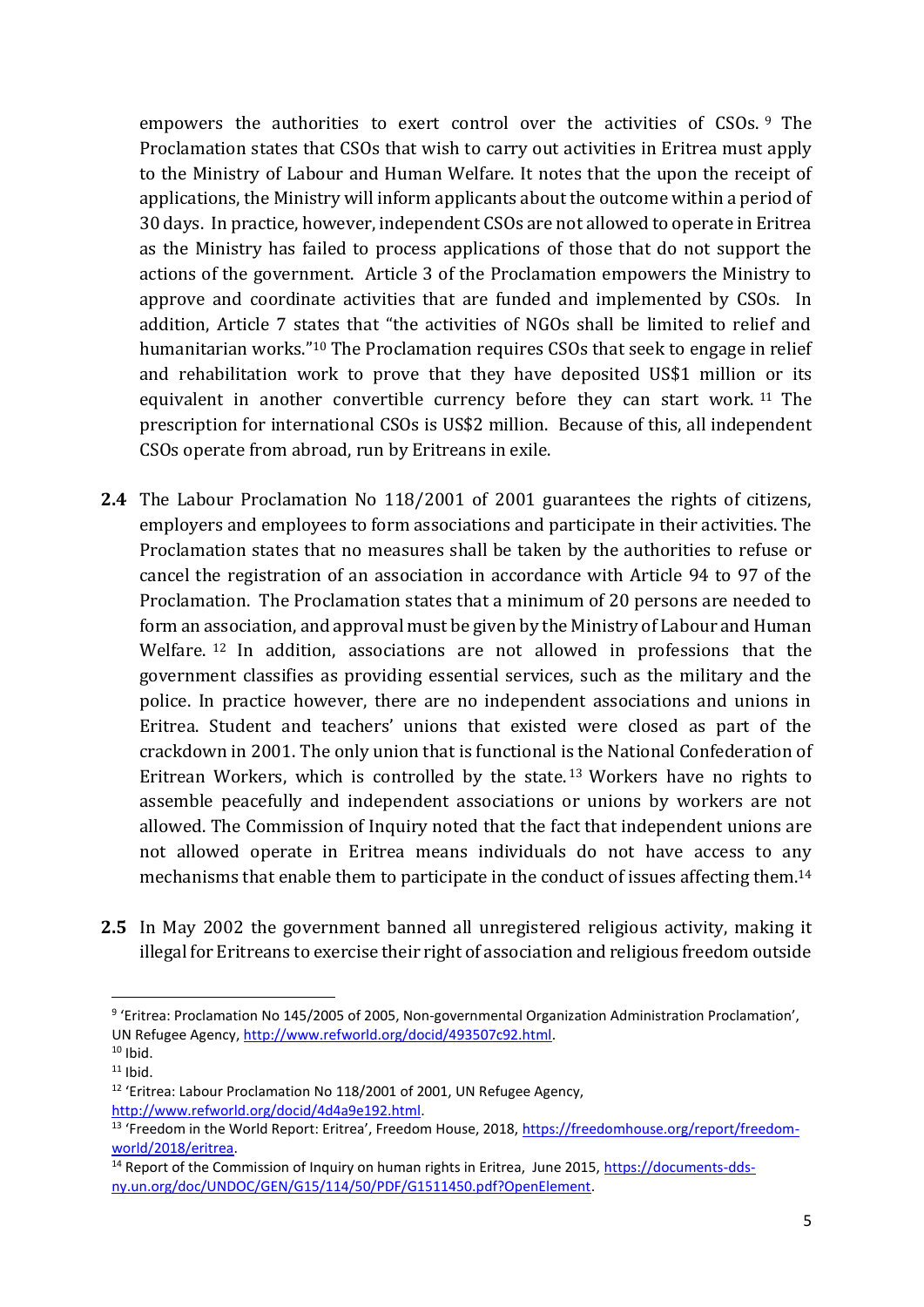the Catholic, Lutheran, Eritrean Orthodox and Islamic faiths recognised by the state. In 2002, unrecognised churches and religious communities were required to register with the Department of Religious Affairs. The authorities have not allowed any other denominations to exist formally. For denominations that are not recognised by the state, religious gatherings are not allowed and their followers are targeted, attacked, arbitrarily arrested and detained. Several members of such religious denominations have died while in detention and many have been forced to renounce their religious beliefs. In its report submitted to the Human Rights Council in June 2015, the Commission of Inquiry on Eritrea noted that in implementing this discriminatory treatment, members of the Jehovah Witness community have been stripped of their citizenship.<sup>15</sup> Many Eritreans who are currently detained in military prisons where arrested and for practising their faith while on national duty.

- **2.6** Eritrea Focus has reported that most mine workers are conscripts who are forcefully taken from the government's national service programme and are effectively used as slaves. Miners work in fear of their lives and are forced to work for long hours.<sup>16</sup> In the absence of independent unions, these and many other workers are at the mercy of the state.
- **2.7** Workers across the board are exposed to harsh working conditions. On 21 November 2017, a Canadian court unanimously dismissed an appeal from Canada-based mining company Nevsun Resources to block a case brought against the company by three Eritrean refugees. The case concerns allegations of forced labour at Nevsun's Bisha mine, 150 kilometres west of the capital, Asmara. The plaintiffs claim that they were national service conscripts, forced into slavery at the mine under threat of torture, imprisonment and reprisals against their families.<sup>17</sup>
- **2.8** All Eritreans in the diaspora are required to sign the B4/4.2 form (the so-called 'regret form'), in which they accept responsibility for any crime, if committed, before leaving the country, in order to access consular services from Eritrean diplomatic missions. This is serves as a deterrent for Eritreans in exile in the diaspora from mobilising and criticising the state overtly, as they fear being unable to access consular services. 18
- **2.9** The use of violence, intimidation and harassment against citizens in Eritrea means that protests are not allowed. When they happen, they are viciously repelled. In 2017, Mr Haji Musa, director of Al Diaa Islamic School in Asmara, was arrested for refusing

**<sup>.</sup>**  $15$  Ibid.

<sup>&</sup>lt;sup>16</sup> 'Mining and repression in Eritrea: Corporate Complicity in Human Rights Abuses', Eritrea Hub, June 2018, [https://eritreahub.org/wp-content/uploads/2018/06/Mining-and-Repression-in-Eritrea-Corporate-Complicity](https://eritreahub.org/wp-content/uploads/2018/06/Mining-and-Repression-in-Eritrea-Corporate-Complicity-in-Human-Rights-Abuses-EMBARGOED-COPY.pdf)[in-Human-Rights-Abuses-EMBARGOED-COPY.pdf.](https://eritreahub.org/wp-content/uploads/2018/06/Mining-and-Repression-in-Eritrea-Corporate-Complicity-in-Human-Rights-Abuses-EMBARGOED-COPY.pdf)

<sup>&</sup>lt;sup>17</sup> 'Eritrean Refugees take labour rights case to Canadian Court', CIVICUS Monitor, 23 January 2018, [https://monitor.civicus.org/newsfeed/2018/01/23/eritrean-refugees-take-labour-rights-case-canadian-court.](https://monitor.civicus.org/newsfeed/2018/01/23/eritrean-refugees-take-labour-rights-case-canadian-court/)

<sup>18</sup> 2018 Report of Special Rapporteur on Eritrea, op. cit.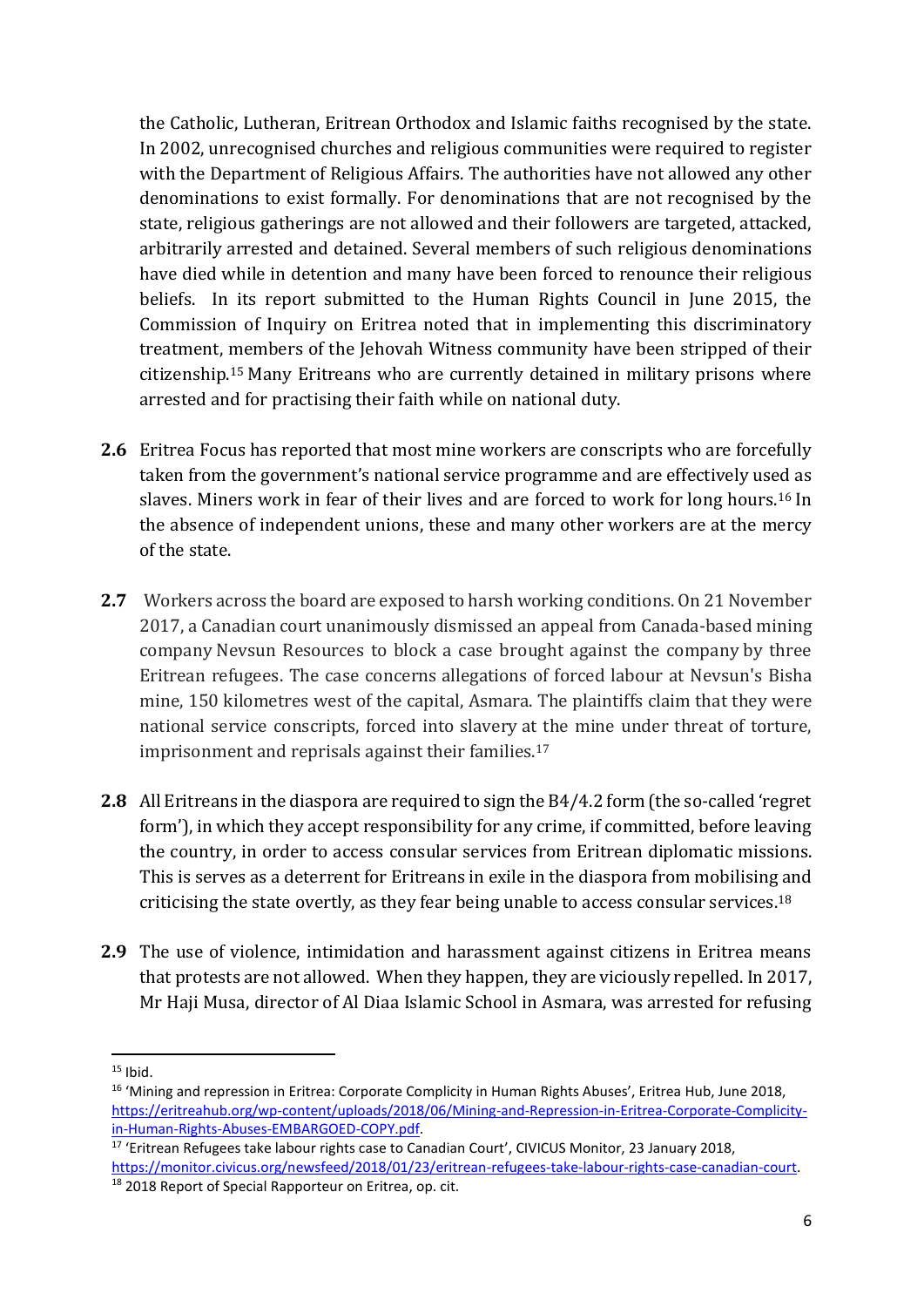to make changes at the school as prescribed by the state.<sup>19</sup> He was arrested after the state, in an attempt to further centralise power and control schools, sent correspondence to schools run by religious institutions asking them to comply with the state education system and transfer control over the running of the schools to the state. Thousands of people were arrested for protesting about his arrest in, including in police night raids.<sup>20</sup> In footage from the protest scenes, gunshots can be heard, but it is unclear if there were any casualties as no investigation was carried out.<sup>21</sup> Mr Musa died after being held for four months, with his death sparking further protests and arrests.<sup>22</sup>

**2.10**Hundreds of people were arrested during the protests and in their aftermath. There are risks associated with participation of peaceful protests even by those in exile. Family members based in Eritrea can be targeted if their relations take part in peaceful protests in another country. 23

#### **3. Harassment, intimidation, disappearance and attacks against human rights defenders, civil society activists and journalists**

**3.1** Under Eritrea's previous UPR examination, the government received four recommendations on the protection of HRDs, journalists and civil society representatives.<sup>24</sup> Of the recommendations received two were accepted and two were noted. The government committed to "ensure that any physical or moral harm against journalists or human rights defenders is investigated and that the perpetrators are duly prosecuted" and to "ensure a conducive climate to the work of the human rights defenders, civil society activists and journalists." Those that were noted included a commitment to releasing unconditionally those imprisoned for being suspected of holding dissenting opinions, including HRDs, civil society activists and journalists, and to ending all human rights violations and releasing all political prisoners, civil society activists and journalists, ending all practices of torture and eliminating all forms of

<sup>20</sup> 'UN Human Rights Council: Civic Space in Eritrea', CIVICUS, 28 June 2018

1

<sup>&</sup>lt;sup>19</sup> 'Eritrea United Nations Expert says embracing human rights vital to shape successful future', CNBC Africa, 26 June 2018, [https://www.cnbcafrica.com/apo/2018/06/26/eritrea-united-nations-expert-says-embracing](https://www.cnbcafrica.com/apo/2018/06/26/eritrea-united-nations-expert-says-embracing-human-rights-vital-to-shape-successful-future/)[human-rights-vital-to-shape-successful-future.](https://www.cnbcafrica.com/apo/2018/06/26/eritrea-united-nations-expert-says-embracing-human-rights-vital-to-shape-successful-future/)

[https://civicus.org/index.php/media-resources/news/united-nations/geneva/3241-un-human-rights-council](https://civicus.org/index.php/media-resources/news/united-nations/geneva/3241-un-human-rights-council-civic-space-in-eritrea)[civic-space-in-eritrea.](https://civicus.org/index.php/media-resources/news/united-nations/geneva/3241-un-human-rights-council-civic-space-in-eritrea)

<sup>&</sup>lt;sup>21</sup> 'Statement at UN Human Rights Council: Citizen rights in Eritrea', CIVICUS, 12 March 2018, [https://www.civicus.org/index.php/media-resources/news/united-nations/geneva/3098-statement-at-un](https://www.civicus.org/index.php/media-resources/news/united-nations/geneva/3098-statement-at-un-human-rights-council-citizen-rights-in-eritrea)[human-rights-council-citizen-rights-in-eritrea.](https://www.civicus.org/index.php/media-resources/news/united-nations/geneva/3098-statement-at-un-human-rights-council-citizen-rights-in-eritrea)

<sup>&</sup>lt;sup>22</sup> 'Mass arrests during protest around death in custody of Islamic School Director', CIVICUS Monitor, 7 May 2018, [https://monitor.civicus.org/newsfeed/2018/05/07/mass-arrests-during-protest-around-death-custody](https://monitor.civicus.org/newsfeed/2018/05/07/mass-arrests-during-protest-around-death-custody-islamic-school-director/)[islamic-school-director.](https://monitor.civicus.org/newsfeed/2018/05/07/mass-arrests-during-protest-around-death-custody-islamic-school-director/)

<sup>&</sup>lt;sup>23</sup> 'Overview of the human rights situation in the East and Horn of Africa', Defend Defenders, October 2016, [https://www.defenddefenders.org/wp-content/uploads/2016/10/ACHPR-report-October-2016.pdf.](https://www.defenddefenders.org/wp-content/uploads/2016/10/ACHPR-report-October-2016.pdf)

<sup>24</sup> UPR-Info, op. cit.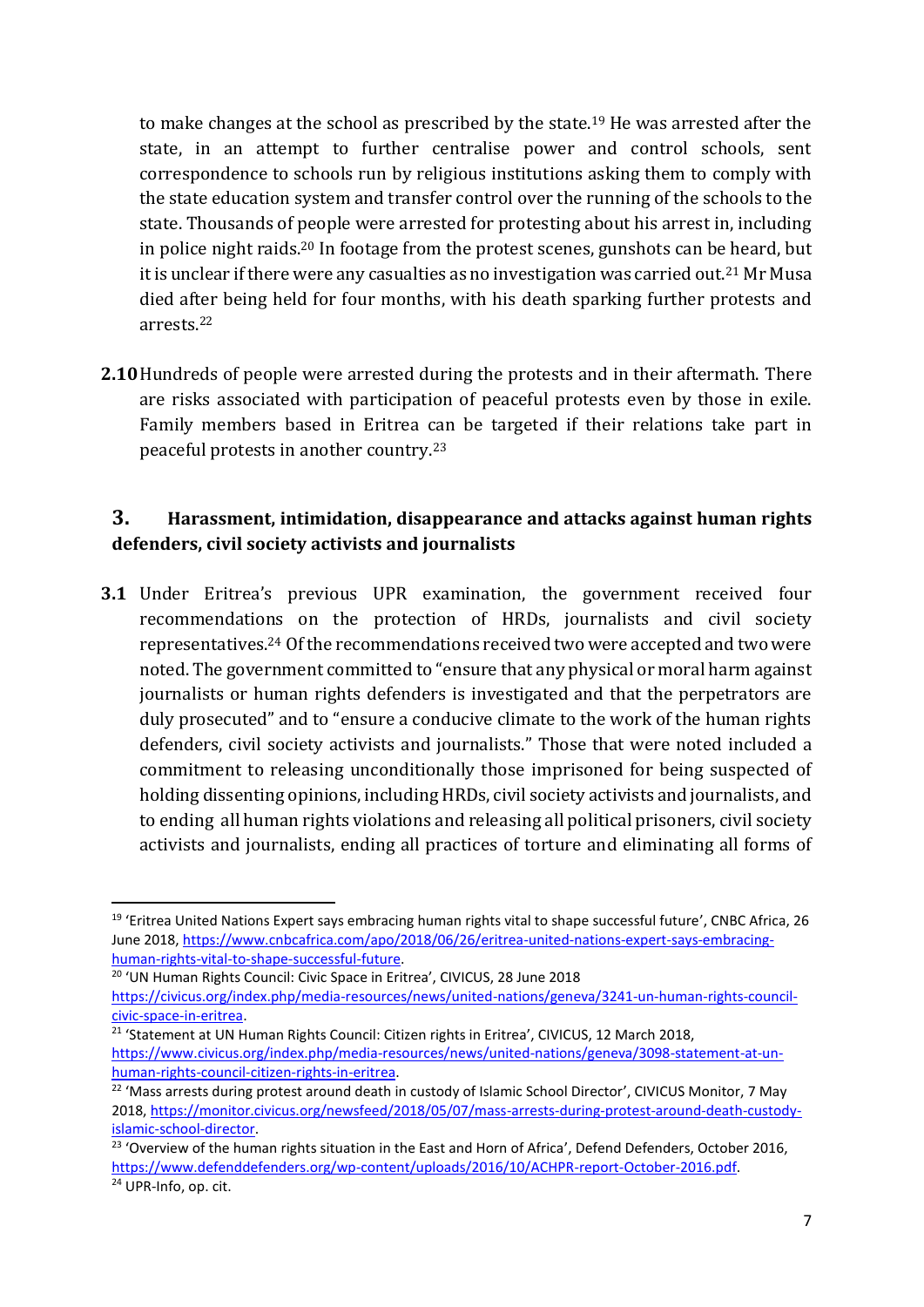extrajudicial execution. As examined in this section, the government has failed to operationalise these recommendations, and has not implemented any.

- **3.2** Article 12 of the UN Declaration on Human Rights Defenders mandates states to take the necessary measures to ensure protection to HRDs. The ICCPR further guarantees the freedoms of association, peaceful assembly and expression. However, despite these protections, the Government of Eritrea has not taken steps to protect HRDs, civil society and activists.
- **3.3** While no civil society groups operate in Eritrea,<sup>25</sup> the regime disrupts the work of civil society groups and HRDs in the diaspora. HRDs operating outside Eritrea are subjected to threats, intimidation and harassment on social media. Diaspora civil society groups complain that the Eritrean government also employs spies to join these civil society groups with the aim of secretly collecting information and using this to destroy the groups. <sup>26</sup>
- **3.4** HRDs who criticise the state and president are subjected to arbitrary arrest, torture, prolonged detention and disappearances. Many die in prison and many more are unaccounted for. After the attempted coup d'état in January 2013, over 50 people, including public figures, were arrested and detained, with no information on their whereabouts. Many have not been formally charged and therefore have not been brought before courts. 27
- **3.5** The Government of Eritrea has also attacked, intimidated and threatened HRDs and independent UN experts, including the Special Rapporteur and members of the Commission of Inquiry. When the latter presented their report in 2015, they noted that "(they) were followed in the streets and in (their) hotels and vilified in blogs online where the words of (their) report have been twisted and misquoted." The Commission's Chair added: "Of course this is trivial compared to the day to day experience of people in Eritrea itself, but it is indicative of a determination on the part of the authorities to control anyone they perceive as a critic."<sup>28</sup>

[ny.un.org/doc/UNDOC/GEN/G14/028/56/PDF/G1402856.pdf?OpenElement.](https://documents-dds-ny.un.org/doc/UNDOC/GEN/G14/028/56/PDF/G1402856.pdf?OpenElement)

**<sup>.</sup>** <sup>25</sup> 'Closed and repressed: no space for democracy to take root in Eritrea', CIVICUS, 24 January 2017, [https://www.civicus.org/index.php/media-resources/news/interviews/2724-closed-and-repressed-no-space](https://www.civicus.org/index.php/media-resources/news/interviews/2724-closed-and-repressed-no-space-for-democracy-to-take-root-in-eritrea)[for-democracy-to-take-root-in-eritrea.](https://www.civicus.org/index.php/media-resources/news/interviews/2724-closed-and-repressed-no-space-for-democracy-to-take-root-in-eritrea)

 $26$  Ibid.

<sup>&</sup>lt;sup>27</sup> 'Report of the Special Rapporteur on the situation of human rights in Eritrea, Sheila B. Keetharuth', UN Human Rights Council, 13 May 2014, [https://documents-dds-](https://documents-dds-ny.un.org/doc/UNDOC/GEN/G14/028/56/PDF/G1402856.pdf?OpenElement)

<sup>&</sup>lt;sup>28</sup> 'Oral Update by Mr. Mike Smith, Chair of the Commission of Inquiry on Human Rights in Eritrea, at the 70th session of the General Assembly', OHCHR, 29 October 2015,

[https://www.ohchr.org/EN/NewsEvents/Pages/DisplayNews.aspx?NewsID=16731&LangID=E.](https://www.ohchr.org/EN/NewsEvents/Pages/DisplayNews.aspx?NewsID=16731&LangID=E)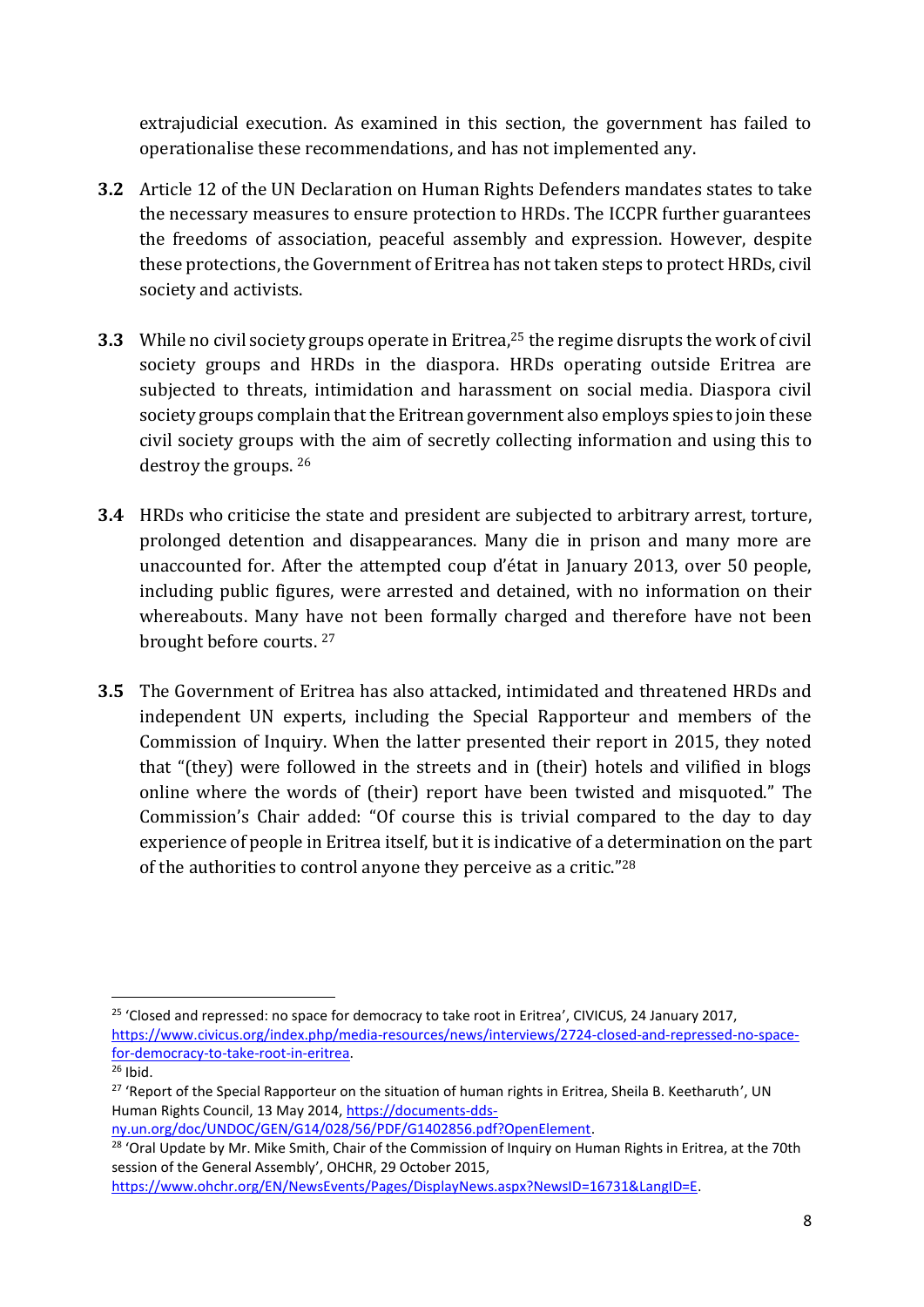#### **4. Freedom of expression, media freedom, media independence and access to information**

- **4.1**Under the 2nd UPR cycle, the government received 20 recommendations relating to the freedom of expression and access to information. For example, the government pledged to "take policy and other measures which ensure the enjoyment of freedom of expression, opinion and assembly." Of the recommendations received, seven were accepted and 13 were noted. Concerning media freedom, the government received 11 recommendations, of which eight were noted and three accepted. For example, the government pledged to "allow for the establishment of independent media and issue licenses to private broadcasting radio and television stations." However, as discussed below, the government did not take effective measures to implement these recommendations. <sup>29</sup> Of the 31 recommendations pertaining to these issues, the government has not implemented any.
- **4.2**Article 19 of the ICCPR guarantees the right to the freedoms of expression and opinion. Article 19 of the Constitution of Eritrea also guarantees the right to the freedom of expression.<sup>30</sup> However, the Constitution is not in operation and the state continues to exercise total control of the media. Eight independent newspapers existed in Eritrea prior to 2001, the year that marked the beginning of the complete closure of space for journalists and civil society to express their views. Following the publication of a letter in the Setit newspaper by progressive legislators calling for reforms and the implementation of the Constitution, the government responded by arresting the legislators and 11 journalists. More than 16 years later none of those detained have ever been charged and their whereabouts remain unknown. Unverified reports say that 10 of those detained have died and the remaining people are held in solitary confinement in deplorable conditions.<sup>31</sup>
- **4.3**Many other journalists who have been detained remain unaccounted for since 2001. This includes journalist Seyoum Tsehaye. <sup>32</sup> Since the clampdown in September 2001, at least 11 journalists<sup>33</sup> have been detained in Eritrea. They have never been sentenced and are kept in undisclosed locations, isolated and not allowed visits.<sup>34</sup> Even those who work for government-run outlets live in fear. Eritrea currently has 23 journalists in prison, the highest amount in Africa.<sup>35</sup> In essence no private media

<sup>29</sup> UPR-Info, op. cit.

<sup>&</sup>lt;sup>30</sup> Eritrea Constitution, op. cit.

<sup>&</sup>lt;sup>31</sup> 'Ten Long Years, a briefing on Eritrea's Missing Political Prisoners', Human Rights Watch, 22 September 2011, [https://www.hrw.org/report/2011/09/22/ten-long-years/briefing-eritreas-missing-political-prisoners.](https://www.hrw.org/report/2011/09/22/ten-long-years/briefing-eritreas-missing-political-prisoners)

<sup>32</sup> 'One Day Seyoum', [http://onedayseyoum.com.](http://onedayseyoum.com/)

<sup>33 &#</sup>x27;Closed and repressed: no space for democracy to take root in Eritrea', op. cit. <sup>34</sup> 'Shadow report on Eritrea', Reporters without Borders, 27 April 2018, [https://rsf.org/en/reports/rsf-unveils](https://rsf.org/en/reports/rsf-unveils-shadow-report-press-freedom-eritrea)[shadow-report-press-freedom-eritrea.](https://rsf.org/en/reports/rsf-unveils-shadow-report-press-freedom-eritrea)

<sup>&</sup>lt;sup>35</sup> 'Eritrea most censored country in the world', Committee to Protect Journalists, 21 April 2015, [https://cpj.org/2015/04/eritrea-most-censored-country-in-the-world.php.](https://cpj.org/2015/04/eritrea-most-censored-country-in-the-world.php)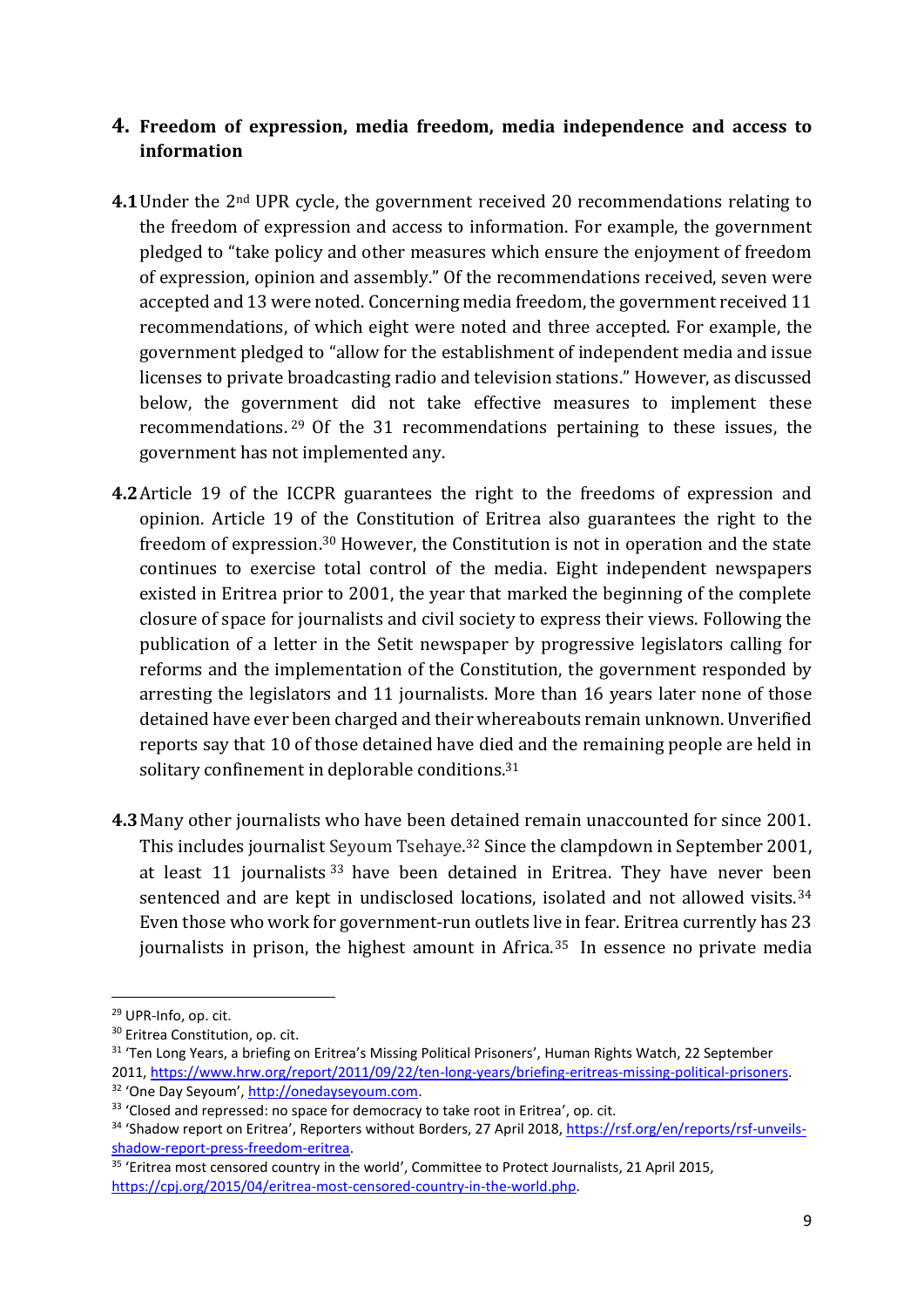entity operates in Eritrea and many journalists live in exile. In 2016, some foreign journalists were allowed into Eritrea, but were under heavy police guard during their visit.<sup>36</sup>

- **4.4** The only media outlets inside Eritrea are the government TV station Eri and government newspapers, which are heavily monitored. The Ministry of Information exerts stringent controls over the content of information released by these government controlled-media agencies and the journalists who release information. Since 2012, journalists for state-run media agencies and staff of the Ministry of Communications have been forced to undergo military training on a regular basis and provided with firearms. In line with the policy of compulsory military conscription enforced by the state, the performance of journalists is rated in line with their commitment to military training.
- **4.5** Internet communication is virtually non-existent and where there is access, such as in Asmara, the connection is slow and some websites are blocked. 37 Eritrea has maintained its position over the years as the most censored country in the world.
- **4.6** The Press Proclamation No 90/1996, Part II, Section 4<sup>38</sup> gives the government the power to censor all mass media. Foreigners may not own media. Eritreans wishing to establish media organisations are mandated to undergo an onerous licensing exercise that includes revealing financial sources and submitting financial reports annually to the Minister of Information (Section 7). Media are also required to submit copies of every publication to the Minister of Information. The proclamation also prescribes certain content, for example making it illegal to publish maps of Eritrea without the approval of state agencies (Section 12.10). 39
- **4.7** In addition, the Criminal Code contains provisions that have been used to restrict freedom of expression and media freedoms. Articles 580(1) and 580 (2) criminalise defamation. The Code states that it is a criminal offence for citizens to engage in insulting behaviour and outrage. The Code defines actions that attack the independence of the state and impair the defence of powers of the state as treasonable acts. These provisions are regularly used by the authorities to undermine the rights of citizens to express themselves.
- **4.8** In March 2018, journalists Mohammedrur Yahya, Abdulkader Ahmed and Abubeker Abdelawal were arrested by security forces and detained. All three journalists

<sup>&</sup>lt;sup>36</sup> Reporters without borders, op. cit.

<sup>&</sup>lt;sup>37</sup> 'Eritrea worst press censor', The Guardian, 2 May 2012,

[https://www.theguardian.com/world/2012/may/02/eritrea-worst-press-censor.](https://www.theguardian.com/world/2012/may/02/eritrea-worst-press-censor)

<sup>&</sup>lt;sup>38</sup> Press Proclamation, No 90/1996, Centre for Human Rights,

[http://www1.chr.up.ac.za/chr\\_old/indigenous/documents/Eritrea/Legislation/Section%2010%20Information.p](http://www1.chr.up.ac.za/chr_old/indigenous/documents/Eritrea/Legislation/Section%2010%20Information.pdf) [df.](http://www1.chr.up.ac.za/chr_old/indigenous/documents/Eritrea/Legislation/Section%2010%20Information.pdf)

 $39$  Ibid.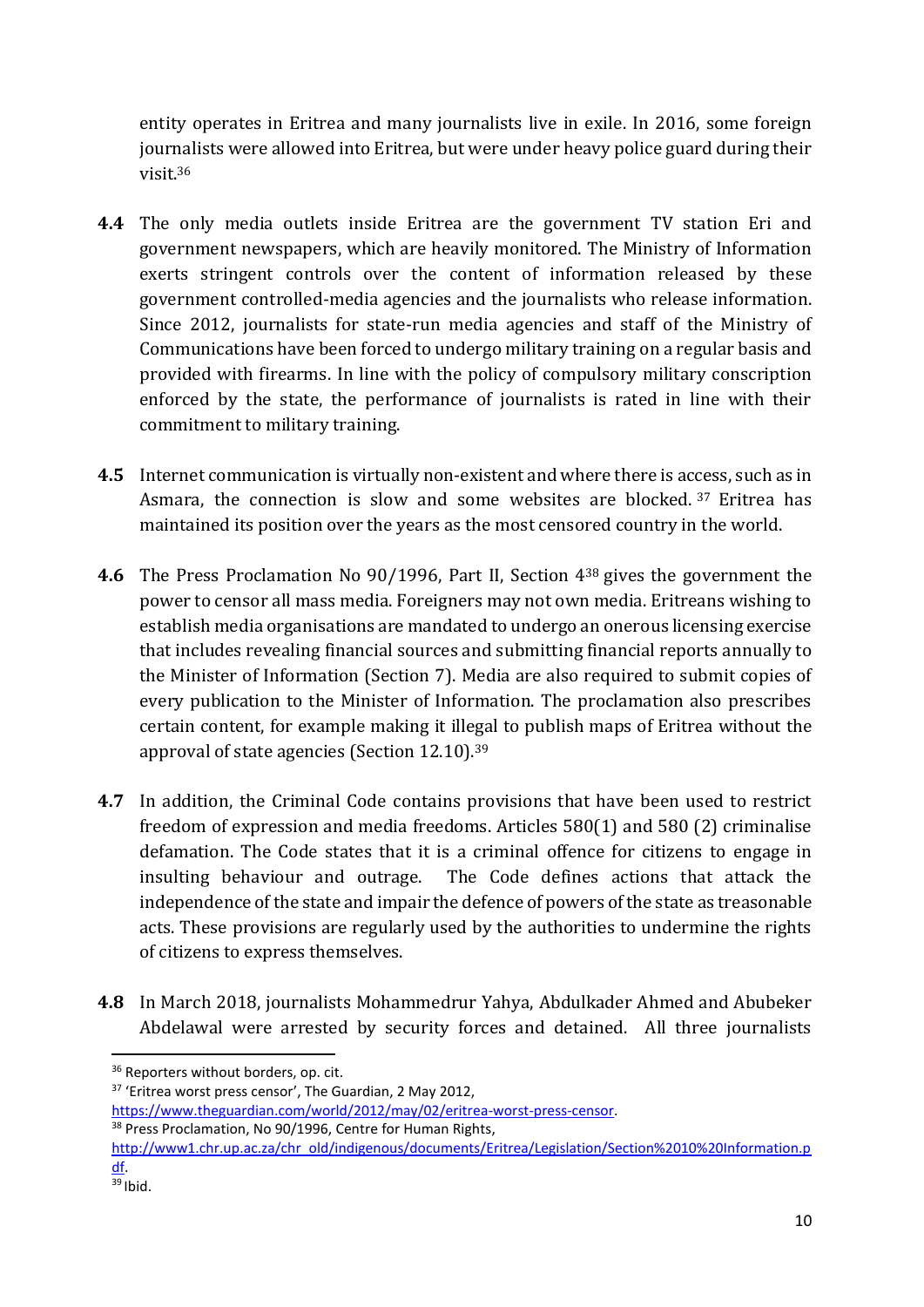worked for state-controlled newspapers Eritrea Alhaditha and Haddas Ertra. The reasons for their arrest were not revealed but reports confirmed that Abubeker Abdelawel's arrest was related to the fact that his son was among the protesters at the Al Diaa Islamic School (see 2.9). Following the protests, the authorities summoned Abubeker, assaulted him and blamed him for not doing enough to prevent his son from participating in the protests. He was later detained at the Adi-Abieto Prison.<sup>40</sup> All three journalists were released in April 2018.

- **4.9** In January 2017, the Eritrean authorities clamped down on YouTube-affiliated film and documentary makers after accusing them of broadcasting information and images that were at variance with views of the state. Several filmmakers, including director of Yonan video production, Yonas Solomon, Daniel Abraham and several members of LYE TV, a YouTube distribution channel, were arrested. As a result of the clampdown, several documentary makers and filmmakers fled Eritrea, including Tesfit Abaraha, who sought refuge in Ethiopia to avoid further reprisals. He had produced several films and documentaries and worked in the production section of news and documentaries for Eri TV. He also worked for the Ministry of Information. Before he fled he was arrested and detained for three months at the Asha Golgol detention camp on the orders of the Minister of Information. Before that, he was arrested in 2013 in the aftermath of the coup attempt in Asmara after releasing pictures of the tanks of the coup plotters stationed in front of the Ministry of Information as they demanded that the 1997 Constitution be implemented and the rule of law respected.<sup>41</sup>
- **4.10** On 19 February 2017, journalists Abraham Yitbarek and Senait Ekubay were arrested in their homes by four government agents and detained for attempting to flee the country. Both journalists worked for the state-owned Eritrean Radio and Television Agency. The Eritrean authorities view any attempt to leave the country as an act of treason, and those accused of planning to escape can be punished severely.<sup>42</sup>
- **4.11** In January 2015, six journalists Ghirmai Abraham, Yirgalem Fesseha, Bereket Misguina, Meles Nguse, Petros Teferi and Basilos Zemo - were released from prison after serving nearly six years in detention.<sup>43</sup> All six journalists worked for the radio station Radio Bana at the time of their arrest. They were arrested together with 50 other journalists and members of staff of Radio Bana after security forces raided the station on 22 February 2009 and were detained at the Adi Abito military camp before

1

[http://www.peneritrea.com/blog/eritrean-filmmaker-tesfit-abraha-speaks-out-about-state-repression.](http://www.peneritrea.com/blog/eritrean-filmmaker-tesfit-abraha-speaks-out-about-state-repression) <sup>42</sup> 'Eritrea journalists detained attempting to flee', CIVICUS Monitor, 27 March 2017,

<sup>&</sup>lt;sup>40</sup> 'Eritrea security arrests three prominent state journalists', PEN Eritrea, 30 March 2018. [http://www.peneritrea.com/blog/eritrean-security-arrests-two-prominent-state-journalists.](http://www.peneritrea.com/blog/eritrean-security-arrests-two-prominent-state-journalists) <sup>41</sup> 'Eritrean filmmaker Tesfit Abaraha speaks out about state repression', PEN Eritrea, 7 February 2017,

[https://monitor.civicus.org/newsfeed/2017/03/27/eritrea-journalists-detained-attempting-flee.](https://monitor.civicus.org/newsfeed/2017/03/27/eritrea-journalists-detained-attempting-flee/) 43 'After six years, Eritrea releases six journalists', Global Journalist, 27 January 2015, [https://globaljournalist.org/2015/01/six-years-eritrea-releases-six-journalists.](https://globaljournalist.org/2015/01/six-years-eritrea-releases-six-journalists)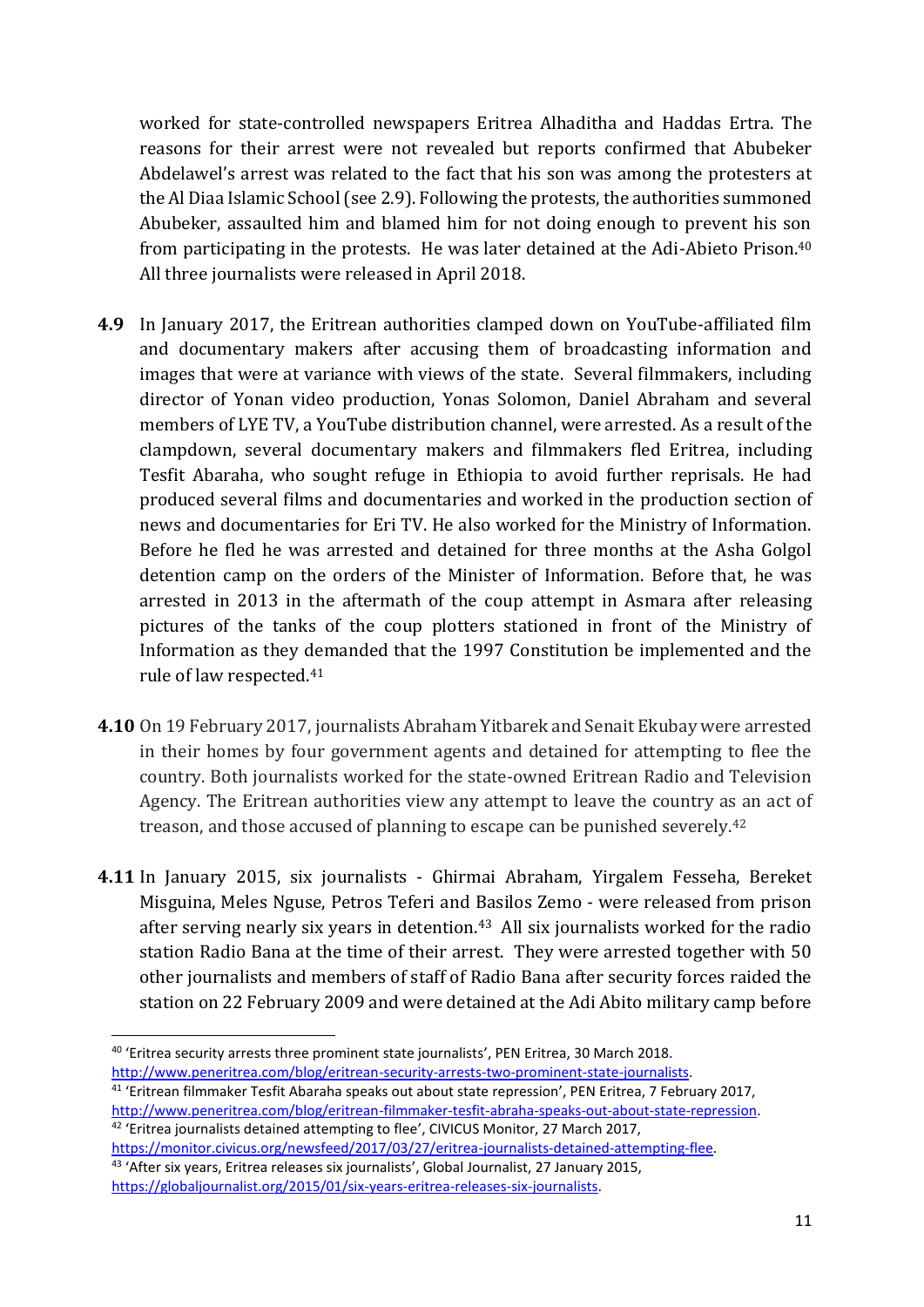being transferred to the Mai-Sirwa maximum security prison. <sup>44</sup> They were accused of assisting private radio stations and of taking part in a meeting in which one of those arrested criticised the government. No formal charges levelled against them were ever disclosed.

#### **5. Recommendations to the Government of Eritrea**

CIVICUS, EMDHR and Eritrea Focus call on the government of Eritrea to create and maintain, in law and in practice, an enabling environment for civil society, in accordance with the rights enshrined in the ICCPR, the UN Declaration on Human Rights Defenders and Human Rights Council resolutions 22/6, 27/5 and 27/31.

At a minimum, the following conditions should be guaranteed: the freedoms of association, peaceful assembly and expression, the right to operate free from unwarranted state interference, the right to communicate and cooperate, the right to seek and secure funding and the state's duty to protect. Considering this, the following specific recommendations are made:

#### **5.1 Regarding the freedom of association**

- Take measures to foster a safe, respectful and enabling environment for civil society, including through repealing the 2005 Proclamation Determining the Administration of Non-Governmental Organisations, which unwarrantedly limits the right to association.
- Implement the 1997 Constitution and ensure that it is respected by all.
- Remove all undue restrictions on the ability of CSOs to receive domestic and international funding, in line with best practices articulated by the UN Special Rapporteur on the rights to freedom of peaceful assembly and of association.
- Abolish criminal responsibility for organising and participating in the activities of non-registered organisations and lift the ban on the activities of nonregistered organisations.
- Open a space to allow for the existence of CSOs.
- Refrain from acts censoring HRDs in the diaspora, CSOs, journalists, political activists and others.

<sup>1</sup> 44 'Eritrea: writers released after six years of arbitrary detention', PEN America, 26 January 2015, [https://pen.org/eritrea-writers-released-after-six-years-of-arbitrary-detention.](https://pen.org/eritrea-writers-released-after-six-years-of-arbitrary-detention/)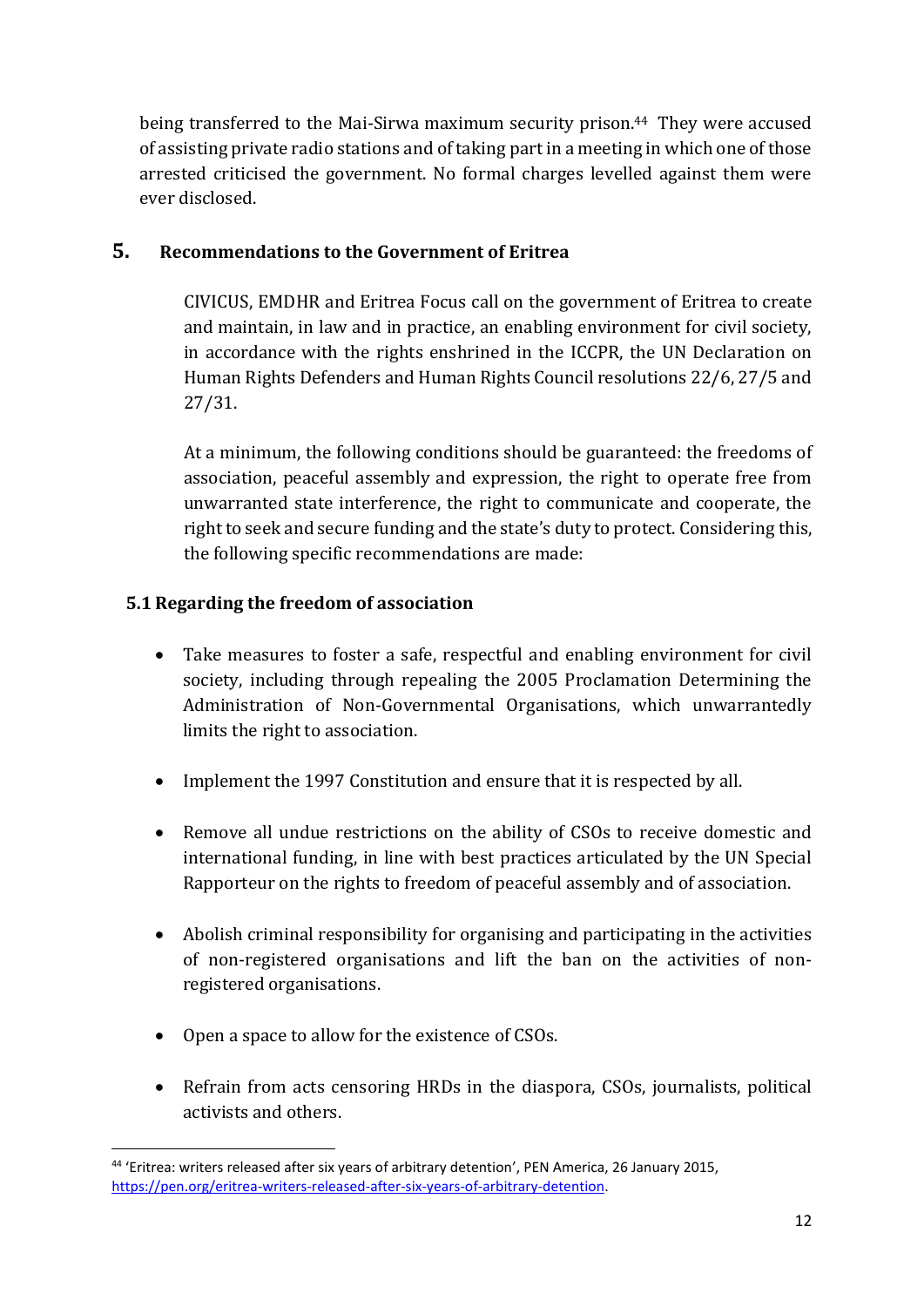Guarantee the space for autonomous trade unions to be formed and function, and allow the right to strike for unions.

#### **5.2 Regarding the freedom of peaceful assembly**

- Adopt best practices on the freedom of peaceful assembly, as put forward by the UN Special Rapporteur on the rights to freedom of peaceful assembly and of association in his 2012 annual report, which calls for procedures in which there is simple notification of assemblies being held, rather than explicit permission being needed to assemble.
- Operationalise the 1997 Constitution, which guarantees the right to assemble peacefully.
- Unconditionally and immediately release all protesters, journalists and HRDs detained for exercising their right to the freedom of peaceful assembly. Make public the conditions of their detention and review their cases to prevent further harassment.
- Immediately and impartially investigate all instances of extrajudicial killing and excessive force committed by security forces while monitoring protests and demonstrations.
- Provide human rights training for police and security forces, with the assistance of independent CSOs, to foster the more consistent application of international human rights standards, including the UN Basic Principles on the Use of Force and Firearms.
- Publicly condemn the use of excessive and brutal force by security forces in the dispersal of protests, launch a formal investigation into such instances and bring the perpetrators of abuses to justice.
- Provide recourse to judicial review and effective remedy, including compensation, in cases of unlawful denial of the right to the freedom of peaceful assembly by state authorities.

#### **5.3 Regarding the protection of human rights defenders**

 Provide civil society members, HRDs and journalists in Eritrea and the diaspora with a safe and secure environment in which to carry out their work. Conduct impartial, thorough and effective investigations into all cases of attacks against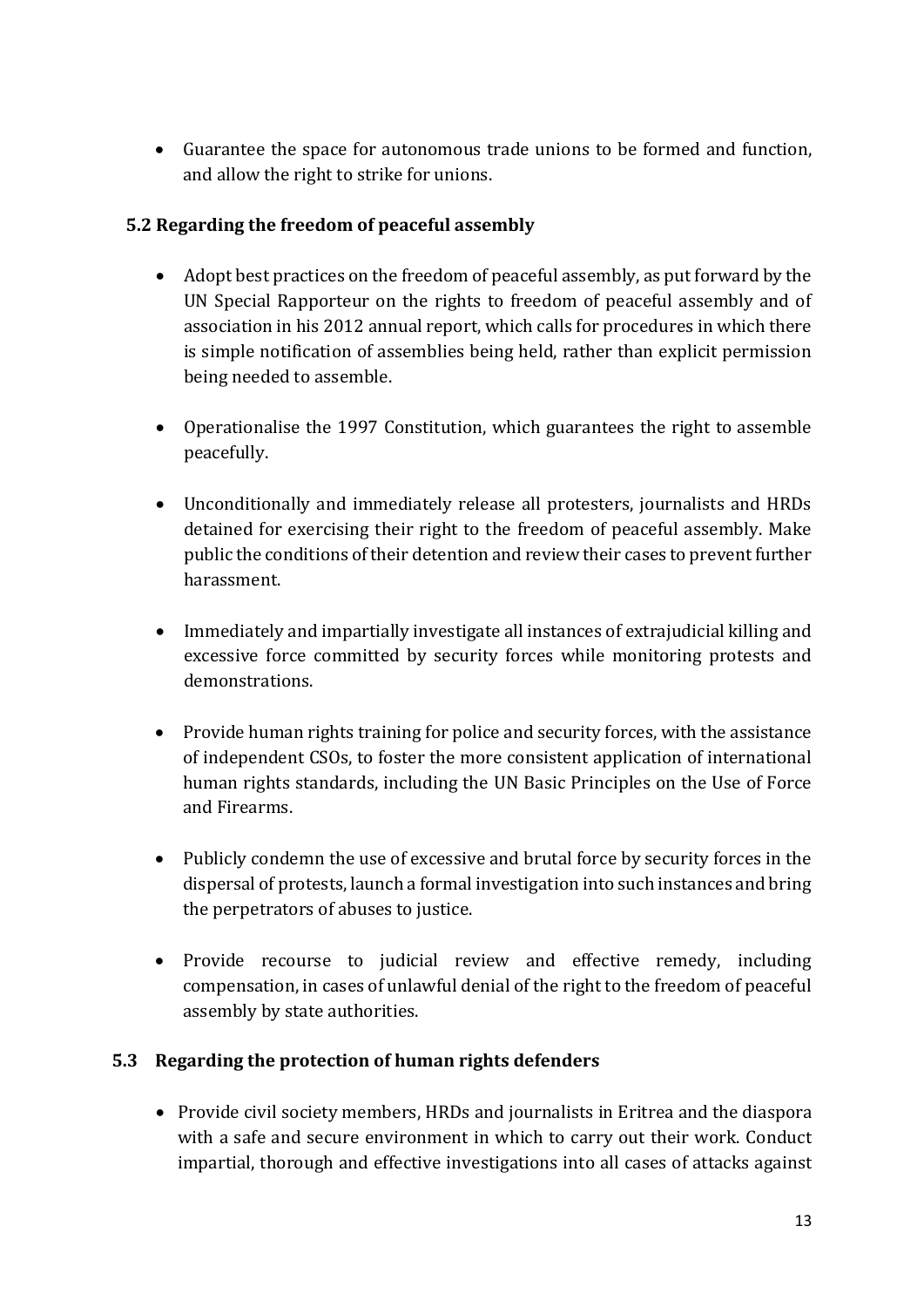and harassment and intimidation of them, and bring the perpetrators of such offences to justice.

- Ensure that HRDs can carry out their legitimate activities without fear or undue hindrance, obstruction or legal and administrative harassment.
- Unconditionally and immediately release all HRDs, including journalists and bloggers, detained for exercising their right to fundamental rights to the freedoms of association, peaceful assembly and expression.
- Make public the whereabouts of those held in detention.
- Publicly condemn, at the highest level of government, instances of harassment and intimidation of civil society activists and CSOs.
- Systematically legal provisions that promote and protect human rights and establish mechanisms that protect human rights activists by adopting a specific law on the protection of human rights activists, in accordance with Council resolution 27.31 of the Human Rights Council.

#### **5.4Regarding the freedom of expression, media freedom, media independence and access to information**

- Ensure the freedom of expression and media freedom by all bringing national legislation into line with international standards.
- In particularly, review the Press Proclamation No 90/1996 and ensure that it is in line with best practices and international standards on the freedom of expression.
- Reinstate all media outlets that have been unwarrantedly closed.
- Improve the diversity of media available by relaxing licensing conditions under the Press Proclamation No 90/1996.
- Refrain from adopting any laws providing for censorship or undue control over the content of the media.
- Refrain from censoring social and conventional media and ensure that freedom of expression is safeguarded in all forms, including in the arts.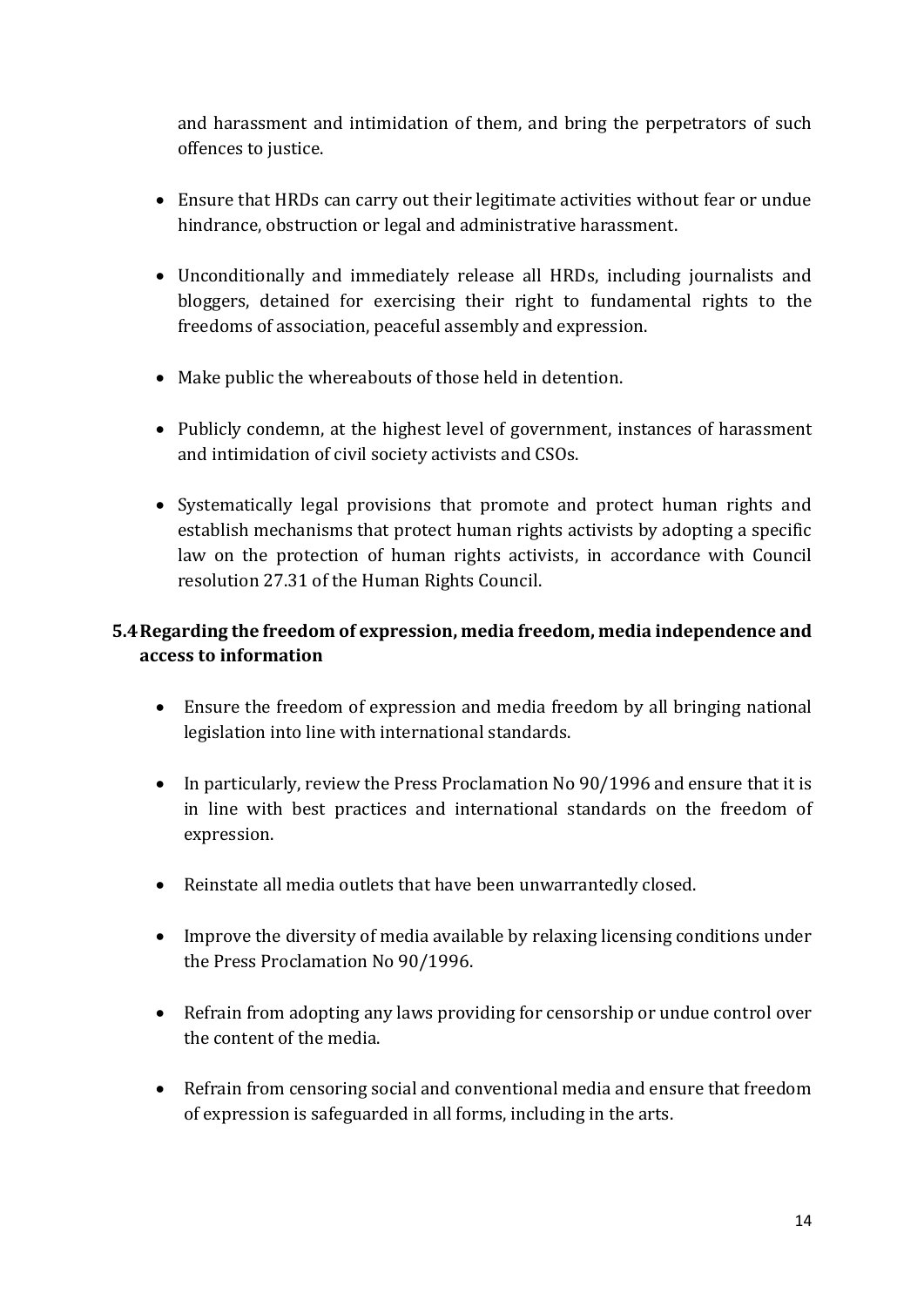- Develop an action plan to ensure that internet laws enable the freedom of expression and information, ensure free access to electronic media, liberalise electronic media ownership rules and allow domestic bloggers, journalists, other internet users to play a full and active role in promoting and protecting human rights.
- Guarantee unfettered access for all persons in Eritrea to domestic and foreign media information, both offline and online. Remove restrictions on access to national and international news websites, social media outlets and CSO websites.
- Ensure that journalists and writers may work freely and without fear of retribution for expressing critical opinions or covering topics that the government may find sensitive.
- Take adequate steps to lift restrictions on the freedom of expression and adopt a framework for the protection of journalists from persecution, intimidation and harassment.
- Implement legislative measures regarding access to information and establish mechanisms to facilitate public access in line with best practices.

#### **5.5 Regarding access to UN Special Procedures mandate holders**

 The Government should extend a standing invitation to all UN Special Procedure mandate holders and prioritise official visits by the: 1) Special Rapporteur on the situation of human rights defenders; 2) Special Rapporteur on the promotion and protection of the right to freedom of opinion and expression; 3) Special Rapporteur on the rights to freedom of peaceful assembly and of association; 4) Special Rapporteur on the Independence of Judges and Lawyers; 5) Special Rapporteur on extrajudicial, summary or arbitrary executions; 6) Special Rapporteur on the rights to privacy; and 7) Working Group on Arbitrary Detention.

#### **5.6 Regarding state engagement with civil society**

 Implement transparent and inclusive mechanisms of public consultations with CSOs on all issues mentioned above and enable more the effective involvement of civil society in the preparation of law and policy.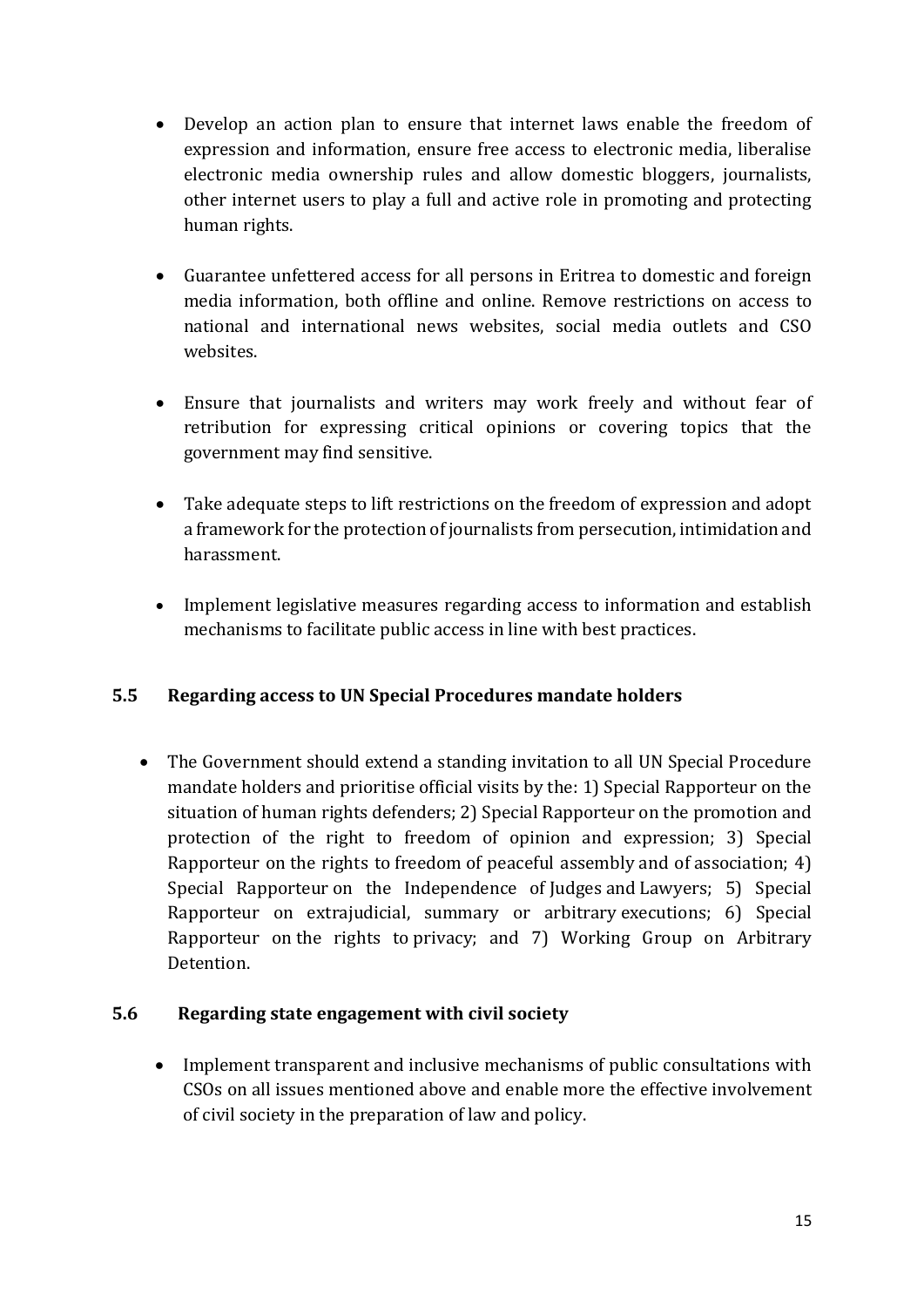- Include CSOs, including those in the diaspora, in the UPR process before finalising and submitting the national report.
- Systematically consult with civil society, including in the diaspora, on the implementation of the UPR, including by holding periodical comprehensive consultations with a diverse range of civil society.
- Incorporate the results of this UPR into action plans for the promotion and protection of all human rights, considering the proposals of civil society, and present a midterm evaluation report to the Human Rights Council on the implementation of the recommendations of this session.

#### **Annex: Assessment of implementation of civic space recommendations under the 2nd cycle**

| <b>Freedom of Expression &amp; Assembly</b>                                                                                                                                                                                                                                                                                                                                             |               |                                  |
|-----------------------------------------------------------------------------------------------------------------------------------------------------------------------------------------------------------------------------------------------------------------------------------------------------------------------------------------------------------------------------------------|---------------|----------------------------------|
| Recommendation                                                                                                                                                                                                                                                                                                                                                                          | <b>Status</b> | Assessment                       |
| Implement fully the 1997 Constitution and the<br>rights that it enshrines, including allowing<br>political<br>independent<br>parties<br>and<br>non-<br>government organizations to function freely                                                                                                                                                                                      | Noted         | Not implemented. See<br>2.2, 4.2 |
| Expeditiously and fully<br>implement<br>the<br>Constitution adopted in 1997 and strive for the<br>earliest adoption of a penal code, a criminal<br>procedure code as well as a civil code and a civil<br>procedure code, in accordance with international<br>standards, and provide clearly in new legislation<br>for freedom of expression, assembly, movement,<br>religion and belief | Noted         | Not implemented. See<br>2.2, 4.2 |
| Expeditiously and fully implement the 1997<br>Constitution and the rights that it enshrines in<br>order to end the 23 years of the one-party-State-<br>led transitional period and seek technical<br>assistance from regional bodies and the<br>international community                                                                                                                 | Noted         | Not implemented. See<br>2.2, 4.2 |
| Reform the electoral system and organize<br>periodic and genuine multi-party elections, in<br>accordance<br>with<br>international<br>democratic<br>standards                                                                                                                                                                                                                            | Noted         | Not implemented                  |
| Take the necessary measures to fully implement<br>the 1997 Constitution and thus allow, among                                                                                                                                                                                                                                                                                           | Noted         | Not implemented See<br>2.2, 4.2  |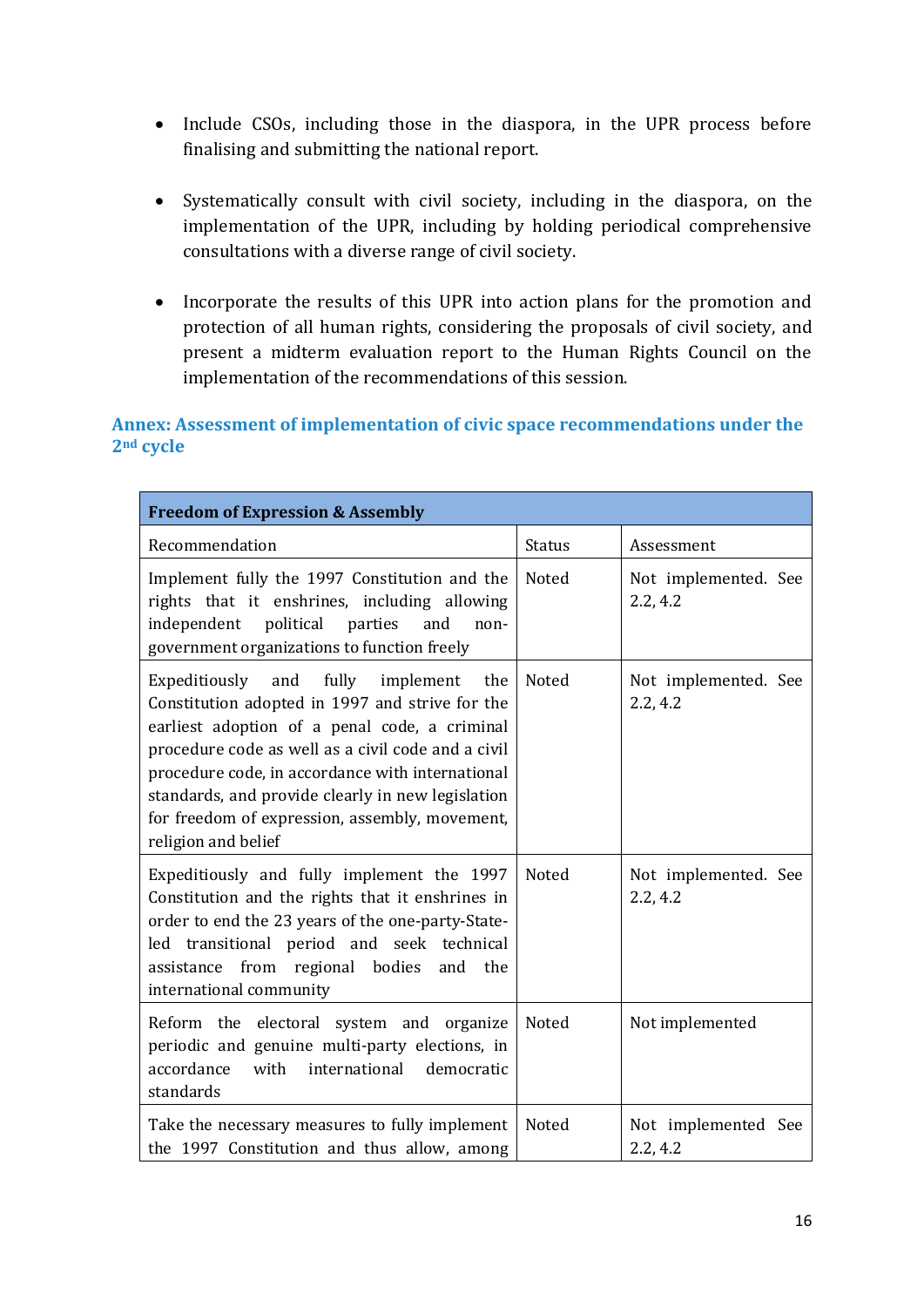| others, the existence and independence of<br>political parties and other organs of civil society                                                                                                                                                                |           |                                               |
|-----------------------------------------------------------------------------------------------------------------------------------------------------------------------------------------------------------------------------------------------------------------|-----------|-----------------------------------------------|
| Harmonize national laws to incorporate the<br>International Covenant on Civil and Political<br>Rights, in particular articles 9, 12, 19, 21                                                                                                                     | Supported | Not implemented                               |
| Guarantee the right to freedom of expression,<br>opinion, conscience and religion or belief as well<br>as the right to peaceful assembly and the right to<br>freedom of association                                                                             | Supported | Not implemented See<br>4.3, 4.4, 4.5          |
| Guarantee the exercise of freedom of expression,<br>association and peaceful assembly, including for<br>the political opposition, journalists and civil<br>society                                                                                              | Noted     | Not implemented. See<br>4.3, 4.4, 4.5         |
| Ensure that the rights of all its people to freedom<br>of expression, religion, and peaceful assembly are<br>respected                                                                                                                                          | Supported | Not implemented See<br>$2.5 - 2.9$            |
| Respect and promote the right to freedom of<br>expression, peaceful assembly and association in<br>with its<br>international human<br>line<br>rights<br>obligations                                                                                             | Supported | Not implemented See<br>4.3, 4.4, 4.5          |
| Fully respect the freedoms of expression, opinion,<br>association and peaceful assembly in accordance<br>with Eritrea's obligations under the International<br><b>Covenant on Civil and Political Rights</b>                                                    | Supported | Not implemented See<br>2.5-2.9, 4.3, 4.4, 4.5 |
| constitutional<br>Implement<br>provisions<br>and<br>international obligations that support the rights<br>to freedom of expression, assembly, association,<br>and religion and provide an opportunity to<br>participate in free, fair, and transparent elections | Noted     | Not implemented See<br>2.5-2.9, 4.3, 4.4, 4.5 |
| Take policy and other measures which ensure the<br>enjoyment of freedom of expression, opinion and<br>assembly                                                                                                                                                  | Supported | Not implemented. See<br>$2.5 - 2.9$           |
| <b>Human Rights Defenders</b>                                                                                                                                                                                                                                   |           |                                               |
| Put an end to all human rights violations and<br>release all political prisoners, civil society<br>activists and journalists, end all practices of<br>torture and eliminate all forms of extrajudicial<br>executions                                            | Noted     | Not implemented. See<br>$3.3 - 3.6$           |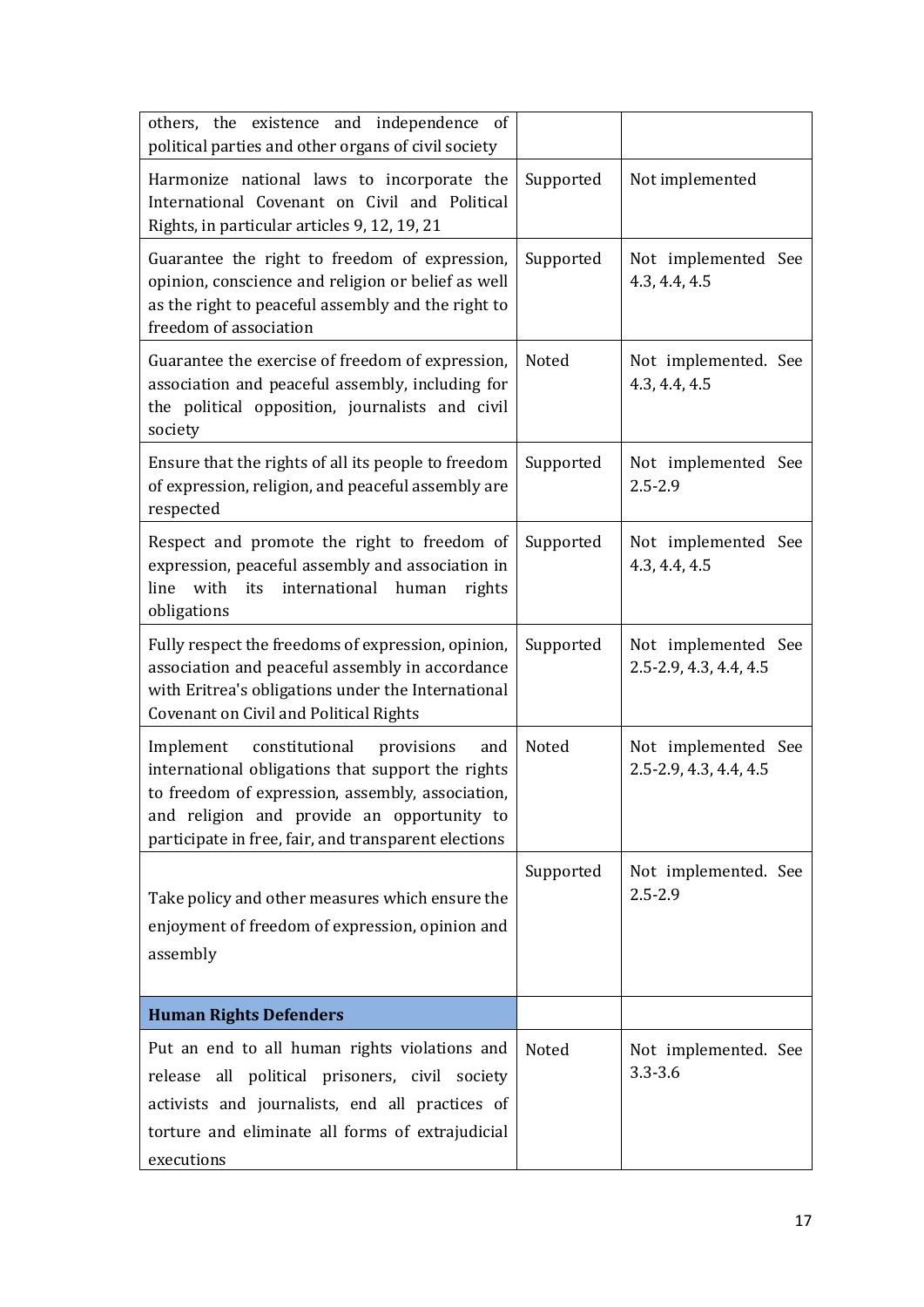| That those imprisoned, suspected of holding<br>dissenting opinions, including human rights<br>defenders, civil society activists and journalists,<br>should be unconditionally released                                                                                                                                                    | Noted     | Not implemented. See<br>$3.3 - 3.6$ |
|--------------------------------------------------------------------------------------------------------------------------------------------------------------------------------------------------------------------------------------------------------------------------------------------------------------------------------------------|-----------|-------------------------------------|
| Ensure that any physical or moral harm against<br>journalists or human rights defenders<br>is<br>investigated and that the perpetrators are duly<br>prosecuted                                                                                                                                                                             | Supported | Not implemented. See<br>$3.3 - 3.6$ |
| Create a more favourable environment for a<br>stronger civil society in the country, including<br>guaranteeing the full legitimacy for human rights<br>defenders to spare them from the harassment<br>they had to face so far and establish closer links<br>international<br>with<br>human<br>rights<br>non-<br>governmental organizations | Supported | Not implemented. See<br>$3.3 - 3.6$ |
| <b>Freedom of the press</b>                                                                                                                                                                                                                                                                                                                |           |                                     |
| Take the necessary measures to ensure respect<br>for human rights, including the rights of women,<br>political rights, the rights of persons in detention<br>and the right of freedom of expression as it<br>pertains to the press and other media                                                                                         | Supported | Not implemented. See<br>$4.1 - 4.7$ |
| Put an end to all human rights violations and<br>release all political prisoners, civil society<br>activists and journalists, end all practices of<br>torture and eliminate all forms of extrajudicial<br>executions                                                                                                                       | Noted     | Not implemented. See<br>$4.1 - 4.7$ |
| That those imprisoned, suspected of holding<br>dissenting opinions, including human rights<br>defenders, civil society activists and journalists,<br>should be unconditionally released                                                                                                                                                    | Noted     | Not implemented. See<br>$4.1 - 4.7$ |
| Ensure that any physical or moral harm against<br>journalists<br>human rights defenders<br>or<br>is<br>investigated and that the perpetrators are duly<br>prosecuted                                                                                                                                                                       | Supported | Not implemented. See<br>$4.1 - 4.7$ |
| Guarantee the exercise of freedom of expression,<br>association and peaceful assembly, including for<br>the political opposition, journalists and civil<br>society                                                                                                                                                                         | Noted     | Not implemented, See<br>$4.1 - 4.7$ |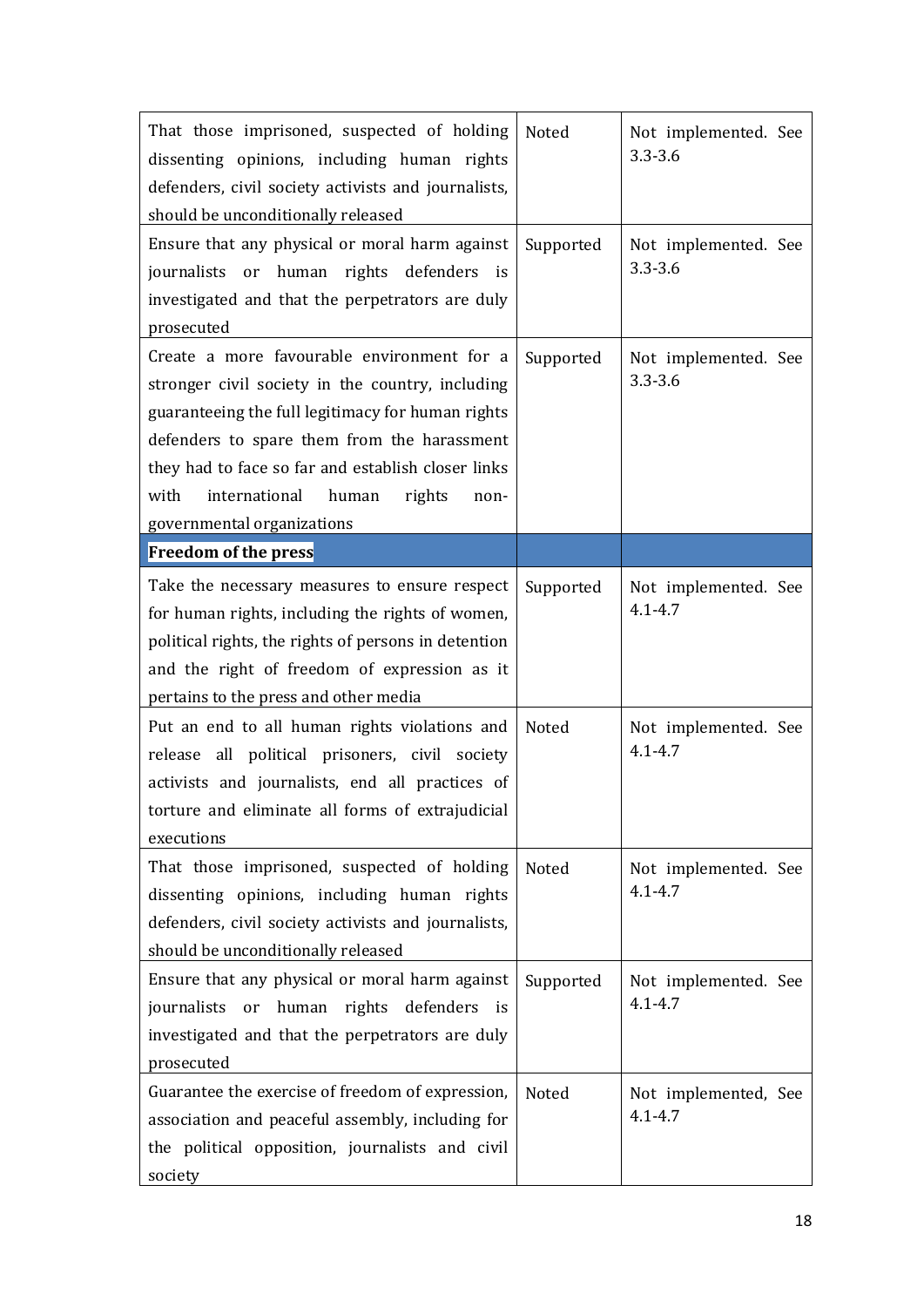| Take concrete measures to ensure full respect for<br>freedom of expression and of the press and<br>release persons detained for exercising their<br>freedom of expression, or as a result of their<br>political views<br>Lift severe restrictions on freedom of expression, | Noted<br>Noted | Not implemented. See<br>$4.1 - 4.7$<br>Not implemented. See |
|-----------------------------------------------------------------------------------------------------------------------------------------------------------------------------------------------------------------------------------------------------------------------------|----------------|-------------------------------------------------------------|
| both online and offline, and take concrete<br>measures to protect journalists and media<br>workers from violence and arbitrary detention<br>without an official charge                                                                                                      |                | $4.1 - 4.7$                                                 |
| Permit the establishment of independent media<br>outlets                                                                                                                                                                                                                    | Noted          | Not implemented. See<br>$4.1 - 4.7$                         |
| Allow the establishment of private media and<br>issue licences to private broadcasting radio and<br>television stations                                                                                                                                                     | Noted          | Not implemented. See<br>$4.1 - 4.7$                         |
| Lift all the restrictions on the rights to freedom of<br>expression and of the press, including Internet<br>freedom and fully implement its obligations in<br>accordance with ICCPR                                                                                         | Noted          | Not implemented. See<br>$4.1 - 4.7$                         |
| Ensure a conducive climate to the work of the<br>human rights defenders, civil society activists and<br>journalists                                                                                                                                                         | Supported      | Not implemented. See<br>$4.1 - 4.7$                         |
| Freedom of expression and opinion                                                                                                                                                                                                                                           |                |                                                             |
| fully<br>Expeditiously<br>and<br>implement<br>the<br>Constitution adopted in 1997 and strive for the<br>earliest adoption of a penal code, a criminal<br>procedure code as well as a civil code and a civil                                                                 | <b>Noted</b>   | Not implemented. See<br>$4.1 - 4.7$                         |
| procedure code, in accordance with international<br>standards, and provide clearly in new legislation<br>for freedom of expression, assembly, movement,<br>religion and belief                                                                                              |                |                                                             |
| Take the necessary measures to ensure respect<br>for human rights, including the rights of women,<br>political rights, the rights of persons in detention<br>and the right of freedom of expression as it<br>pertains to the press and other media                          | Supported      | Not implemented. See<br>$4.1 - 4.7$                         |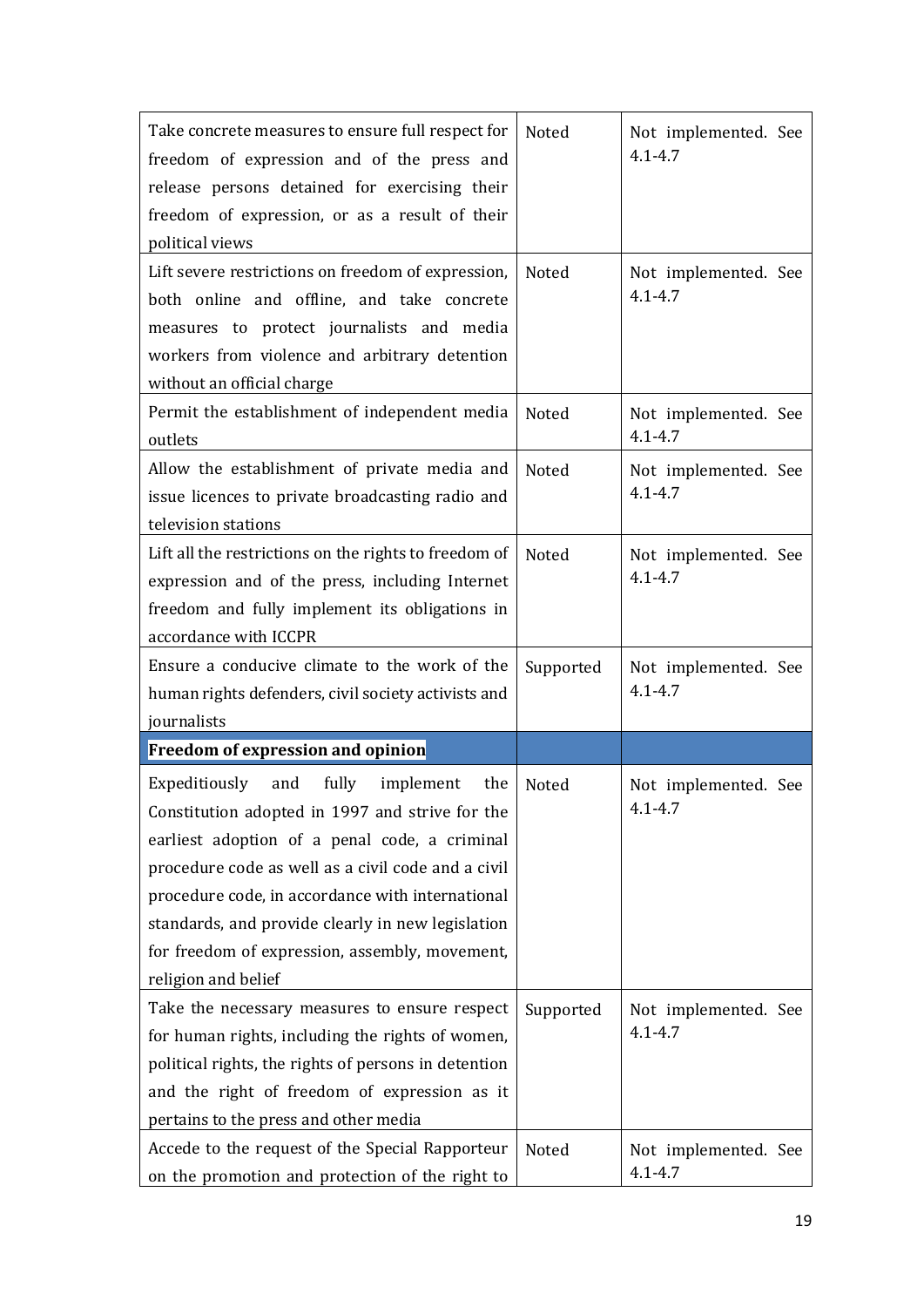| freedom of opinion and expression, introduced in<br>2003 and renewed in 2005, to visit the country                                                                                                                                                  |           |                                                                                     |
|-----------------------------------------------------------------------------------------------------------------------------------------------------------------------------------------------------------------------------------------------------|-----------|-------------------------------------------------------------------------------------|
| Harmonize national laws to incorporate the<br>International Covenant on Civil and Political<br>Rights, in particular articles 9, 12, 19, 21                                                                                                         | Supported | Not implemented. See<br>$4.1 - 4.7$                                                 |
| Implement all constitutional provisions and<br>international obligations relating to the right to<br>life, liberty and security of person, including by<br>unconditionally releasing all prisoners held for<br>their political or religious beliefs | Noted     | Partially implemented.<br>4 Djiboutian prisoners<br>of war were released in<br>2016 |
| Put an end to all human rights violations and<br>release all political prisoners, civil society<br>activists and journalists, end all practices of<br>torture and eliminate all forms of extrajudicial<br>executions                                | Noted     | Not implemented. See<br>$4.1 - 4.7$                                                 |
| Be accountable for all political prisoners, in<br>particular the members of the "G15", and release<br>them                                                                                                                                          | Noted     | Not implemented. See<br>$4.1 - 4.7$                                                 |
| Take all necessary measures to put an end to<br>arbitrary arrests and prolonged detention<br>without charge and without trial, especially for<br>political reasons                                                                                  | Noted     | Not implemented. See<br>$4.1 - 4.7$                                                 |
| That those imprisoned, suspected of holding<br>dissenting opinions, including human rights<br>defenders, civil society activists and journalists,<br>should be unconditionally released                                                             | Noted     | Not implemented. See<br>$4.1 - 4.7$                                                 |
| Immediately cooperate to facilitate the release of<br>political prisoners, improve prison conditions,<br>and account for those prisoners who have<br>disappeared                                                                                    | Noted     | Not implemented. See<br>$4.1 - 4.7$                                                 |
| Guarantee the right to freedom of expression,<br>opinion, conscience and religion or belief as well<br>as the right to peaceful assembly and the right to<br>freedom of association                                                                 | Noted     | Partially implemented.<br>4 Djiboutian prisoners<br>of war were released in<br>2016 |
| Guarantee the exercise of freedom of expression,<br>association and peaceful assembly, including for<br>the political opposition, journalists and civil<br>society                                                                                  | Noted     | Not implemented. See<br>$4.1 - 4.7$                                                 |